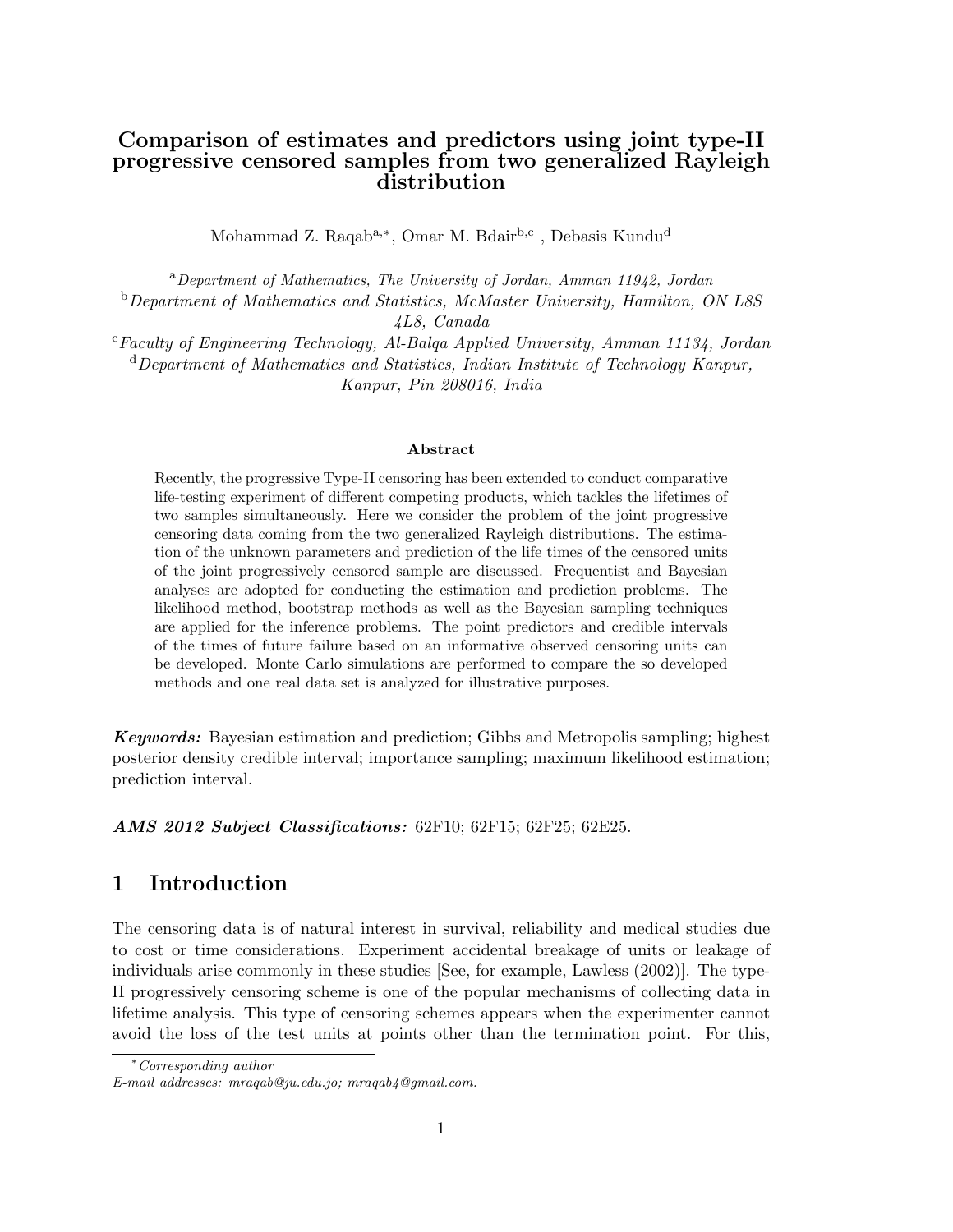it has wide industrial applications in reliability and quality. On a detailed discussion on progressive censoring subject, see for example, the monograph by Balakrishnan and Cramer (2014). For inferences on progressive censoring data, one may refer to Mohie El-din and Shafay (2013) and Kotb and Raqab (2019).

The progressive type-II censoring sample can be described as follows. Suppose that *n* units are placed on a life-testing experiment and only *k*(*< n*) units are completely observed until failure. The censoring occurs progressively in *k* stages. At the time of the first failure (the first stage), *R*<sup>1</sup> of the *n−*1 surviving units are randomly withdrawn from the experiment,  $R_2$  of the  $n-2-R_1$  surviving units are withdrawn at the time of the second failure (the second stage), and so on. Finally, at the time of the *k*-th failure (the *k*th stage), the test stops with the removal of the remaining  $R_k = n - k - \sum_{i=1}^{k-1} R_i$  surviving units. We will refer to this as progressive type-II right censoring scheme  $(R_1, R_2, \ldots, R_k)$ . The Type-II right censoring and complete sampling schemes are included as special cases by considering  $(R_1 = R_2 = \ldots = R_{k-1} = 0)$  and  $(R_k = n - k)$  and  $(n = k$  and  $R_1 = R_2 = \ldots = R_k = 0$ , respectively. Rasouli and Balakrishnan (2010) introduced the joint progressive censoring (JPC) scheme when the data can be produced from two populations.

Under the JPC scheme, the two samples from Population-A (Pop-A) and Population-B (Pop-B) of sizes *m* and *n*, respectively, are combined and put on a life testing experiment. Let *k* be the total number of observed failures in the experiment with  $R_1, \ldots, R_k$ being the number of removal units satisfying  $\sum_{i=1}^{k} (R_i + 1) = m + n$  where  $R_i = S_i + T_i$ with  $S_i$  and  $T_i$  being the number of removals at the *i*-th stage from Pop-A and Pop-B, respectively. Based on the combined sample, at the time of the first failure  $W_1$ ,  $R_1 = S_1 + T_1$ units are randomly withdrawn from the remaining  $(m + n - 1)$  surviving units where  $S_1$ and  $T_1$  are the number of removed units from Pop-A and Pop-B, respectively. Similarly, at the second stage,  $R_2 = S_2 + T_2$  units are withdrawn randomly from the remaining *m* + *n* − 2 − *R*<sub>1</sub> surviving units, and so on. Finally, at the time of the *k*-th failure, all the remaining  $R_k = n + m - k - \sum_{i=1}^{k-1} R_i$  surviving units are withdrawn. In this context, the observed data consist of  $(W, Z, S)$ , where  $W = (W_1, \ldots, W_k)$ ,  $1 \leq k < m + n$  being a pre-fixed integer,  $\mathbf{Z} = (Z_1, \ldots, Z_k)$  with  $Z_i = 1$  or 0 accordingly as  $W_i$  is taken from an *X*- or *Y*-sample and  $S = (S_1, \ldots, S_k)$ . Let us denote the number of failed units from Pop-A and Pop-B by  $k_1 = \sum_{i=1}^k Z_i$ , and  $k_2 = k - k_1 = \sum_{i=1}^k (1 - Z_i)$ , respectively.

Under the JPC scheme, Parsi and Bairamov (2009) determined the expected number of failures in life testing experiment. Parsi et al. (2011) considered the conditional maximum likelihood and interval estimation of the parameters of two Weibull distributions. Mondal and Kundu (2019) addressed the problem of point and interval estimation of the unknown parameters of two Weibull distributions based on the Bayesian approach. For an elaborate treatment on JPC data and their inferences, one may refer to Balakrishnan et al. (2015), Mondal and Kundu (2020) and Mondal et al.(2020).

In addition to the estimation problem of the unknown parameters, the problem of predicting future occurrences based on the informative sample is another key topic in the statistical inference and it is used extensively in survival and industrial applications, especially, for two-sample prediction problem. Consider a situation where a manufacturer of a product is planning to set-up a warranty for the product to be sent to the market. It is quite useful to use the information based on one sample called informative sample to predict the future failure times in a future sample. An excellent review on the prediction development can be found in Ahsanullah (1980), Nagaraja (1986), Kaminsky and Nelson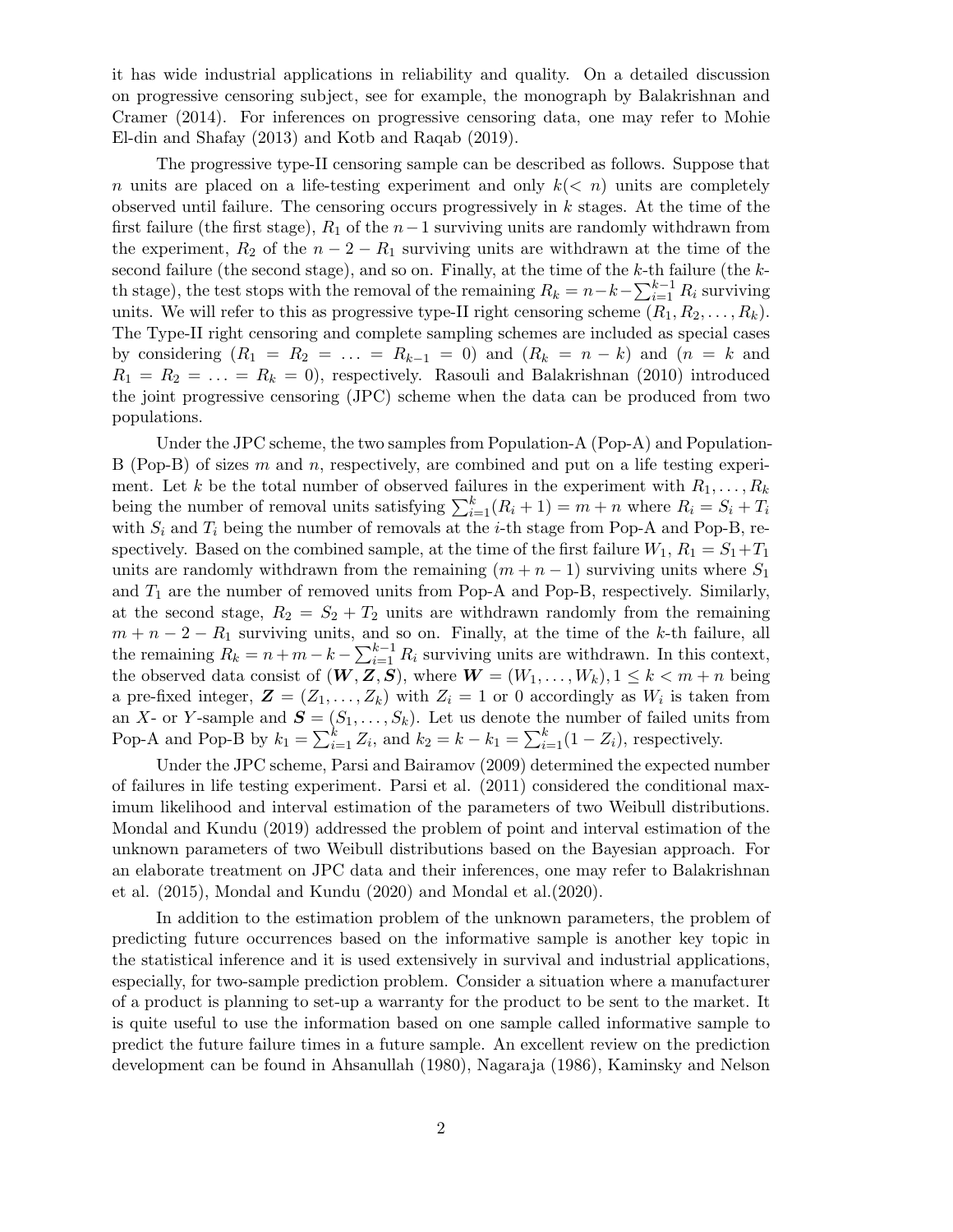(1998), Raqab (2001), Barakat et al. (2014, 2018), and Valiollahi et al. (2018).

Although, extensive treatments for estimating parameters from different lifetime distributions based on joint progressive Type-II censored data are available, but no attempt has been made for the estimation and prediction based on joint progressive censored data from the generalized Rayleigh (GR). From Mudholkar et al. (1995), it follows that if  $\alpha \leq 1/2$ , the hazard function of  $\text{GR}(\alpha, \lambda)$  is bathtub type and for  $\alpha > 1/2$ , it has an increasing hazard function. It is also well-known that for  $\alpha \leq 1/2$ , the density function is strictly decreasing and for  $\alpha > 1/2$ , it is unimodal. Shapes of the different probability densities of the GR distribution can be found in Raqab and Kundu (2006). Distributions with decreasing density appear naturally as forward or backward recurrence time distributions in renewal processes. These distributional properties allow a flexibility to the experimenter to fit practical situations where the model contains distributions with unimodal and bathtub failure rates and it is computationally convenient for censored data. The GR distribution with parameters  $\alpha$  and  $\lambda > 0$ , has the cumulative distribution function (CDF) and probability density function (PDF), respectively,

$$
F(x; \alpha, \lambda) = (1 - e^{-(\lambda x)^2})^{\alpha}, \alpha, \lambda > 0,
$$
\n(1)

and

$$
f(x; \alpha, \lambda) = 2 \alpha \lambda^2 x e^{-(\lambda x)^2} (1 - e^{-(\lambda x)^2})^{\alpha - 1}, \alpha, \lambda > 0.
$$
 (2)

Here  $\alpha$  and  $\lambda > 0$  are the shape and scale parameters respectively. From now on the GR distribution with parameters  $\alpha$  and  $\lambda$  will be denoted by  $GR(\alpha, \lambda)$ . Several aspects of the GR distribution have been studied by Kundu and Raqab (2005) and Raqab and Madi (2011). For some general references on Burr type X distribution, the readers are referred to Sartawi and Abu-Salih (1991), Ahmad, et al.(1997), and the references cited there.

The aims of this paper are mainly described as follows. First we compute the Bayes estimates of all parameters of the GR joint progressive censored data using the importance sampling under gamma priors. We compare the performances of the Bayes estimators with maximum likelihood estimators (MLEs) by extensive computer simulations. We further compute the symmetric credible intervals (CRIs) and compare them with the confidence intervals (CIs) based on the asymptotic and bootstrap (Boot-t) arguments. Our second aim of this paper is to consider the prediction of the life lengths of removed units. In this paper, we also consider the estimation of the posterior predictive density of the removed failed units based on current informative data by implementing the importance and Metropolis-Hastings (M-H) algorithms and also construct prediction intervals (PIs) of the removed units.

The rest of the paper is organized as follows. In Section 2, we describe the Expectation-Maximization (EM) algorithm for determining the MLEs of the scale and shape parameters. Asymptotic properties of the MLEs are also discussed. The Bayes estimates for the shape and scale parameters, respectively are derived in Section 3 using importance sampling. In Section 4, we implement Gibbs and Metropolis sampling to develop samplebased estimates for the predictive density functions of the parameters as well as the times to failure of the  $R_j$  ( $j = 1, 2, ..., k$ ) units still surviving at the time of observation  $W_i$  ( $i = 1, 2, \ldots, k$ ). Section 5 presents a data analysis and a Monte Carlo simulation that perform numerical comparisons. Finally, the findings of the paper are presented in Section 6.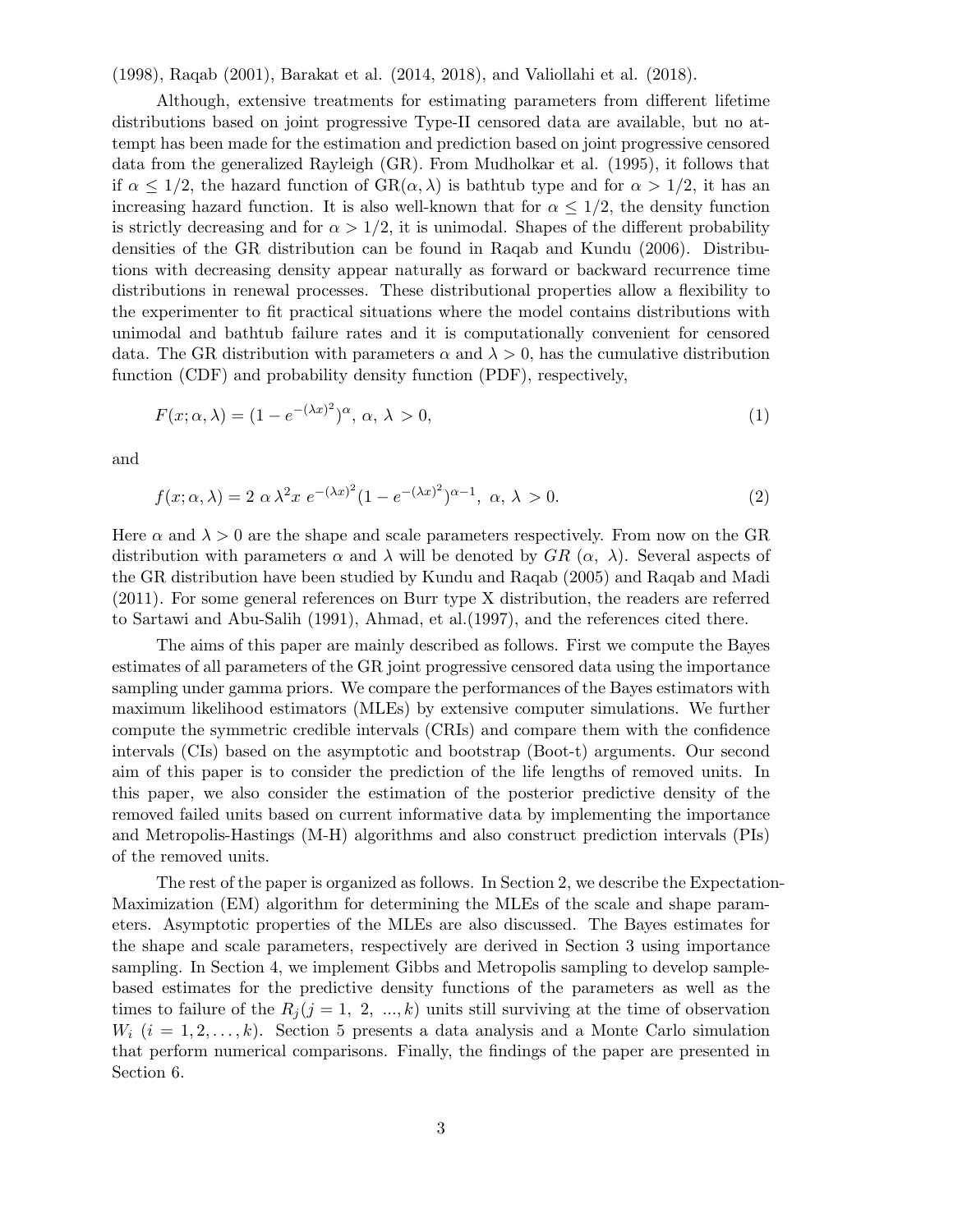## **2 Frequentist statistical methods**

Let  $X_1, \ldots, X_m$  be independent and identically distributed (iid) lifetimes of Pop-A with CDF  $F(x; \theta_1)$  and PDF  $f(x; \theta_1)$ . Suppose  $Y_1, \ldots, Y_n$  are iid lifetimes of Pop-B with CDF  $G(x; \theta_2)$  and PDF  $g(x; \theta_2)$ . For given a censoring scheme  $\mathbf{R} = (R_1, \ldots, R_k)$ , let  $(W, Z, S) = \{(w_1, z_1, s_1), \ldots, (w_k, z_k, s_k)\}\$ denotes the JPC data from Pop-A and Pop-B. The likelihood function based on a progressive type II censored sample is given by

$$
L(\theta_1, \theta_2; w, z, s) \propto \prod_{i=1}^k [f(w_i; \theta_1)]^{z_i} [g(w_i; \theta_2)]^{1-z_i} [1 - F(w_i; \theta_1)]^{S_i} [1 - G(w_i; \theta_2)]^{T_i},
$$
  
\n
$$
w_1 < w_2 < \ldots < w_k.
$$
\n(3)

In our set-up, let *X*-sample and *Y*-sample are taken from  $\text{GR}(\alpha_1, \lambda)$  and  $\text{GR}(\alpha_2, \lambda)$ . From (1), (2), and (3), the likelihood function of  $\alpha_2, \alpha_2$  and  $\lambda$  based on JPC sample can be written as

$$
L(\alpha_1, \alpha_2, \lambda | \text{data}) \propto \alpha_1^{k_1} \alpha_2^{k_2} \lambda^{2k} \exp \left\{-\left[\lambda^2 \sum_{i=1}^k w_i^2 + (\alpha_1 - 1) \sum_{i=1}^k z_i D_{\lambda}(w_i) + (\alpha_2 - 1) \sum_{i=1}^k (1 - z_i) D_{\lambda}(w_i) + \sum_{i=1}^k S_i Q_{\alpha_1, \lambda}(w_i) + \sum_{i=1}^k T_i Q_{\alpha_2, \lambda}(w_i)\right]\right\},
$$
\n(4)

where

$$
D_{\lambda}(w_{i}) = -log(1 - e^{-(\lambda w_{i})^{2}}), \ \ Q_{\alpha_{1},\lambda}(w_{i}) = -log\left[1 - \left(1 - e^{-(\lambda w_{i})^{2}}\right)^{\alpha_{1}}\right],
$$

and

$$
Q_{\alpha_2,\lambda}(w_i) = -\log \left[1 - \left(1 - e^{-(\lambda w_i)^2}\right)^{\alpha_2}\right].
$$

Therefore the log-likelihood function can be written as

$$
l(\alpha_1, \alpha_2, \lambda | \text{data}) \propto k_1 \log \alpha_1 + k_2 \log \alpha_2 + 2k \log \lambda - \lambda^2 \sum_{i=1}^k w_i^2 - (\alpha_1 - 1) \sum_{i=1}^k z_i D_\lambda(w_i)
$$
  
- 
$$
(\alpha_2 - 1) \sum_{i=1}^k (1 - z_i) D_\lambda(w_i) - \sum_{i=1}^k S_i Q_{\alpha_1, \lambda}(w_i) - \sum_{i=1}^k T_i Q_{\alpha_2, \lambda}(w_i).
$$
(5)

It can be easily seen that the MLEs of  $\alpha_1, \alpha_2$  and  $\lambda$  do not exist when  $k_1 = 0$  or  $k_2 = 0$ . Under the assumption that  $k_1, k_2 > 0$ , the MLEs of these parameters can be obtained. Differentiating the log-likelihood function with respect to  $\alpha_1$ ,  $\alpha_2$  and  $\lambda$ , we obtain the likelihood equations:

$$
\frac{k_1}{\alpha_1} - \sum_{i=1}^k z_i D_\lambda(w_i) + \sum_{i=1}^k S_i \frac{D_\lambda(w_i)}{e^{\alpha_1 D_\lambda(w_i)} - 1} = 0,\tag{6}
$$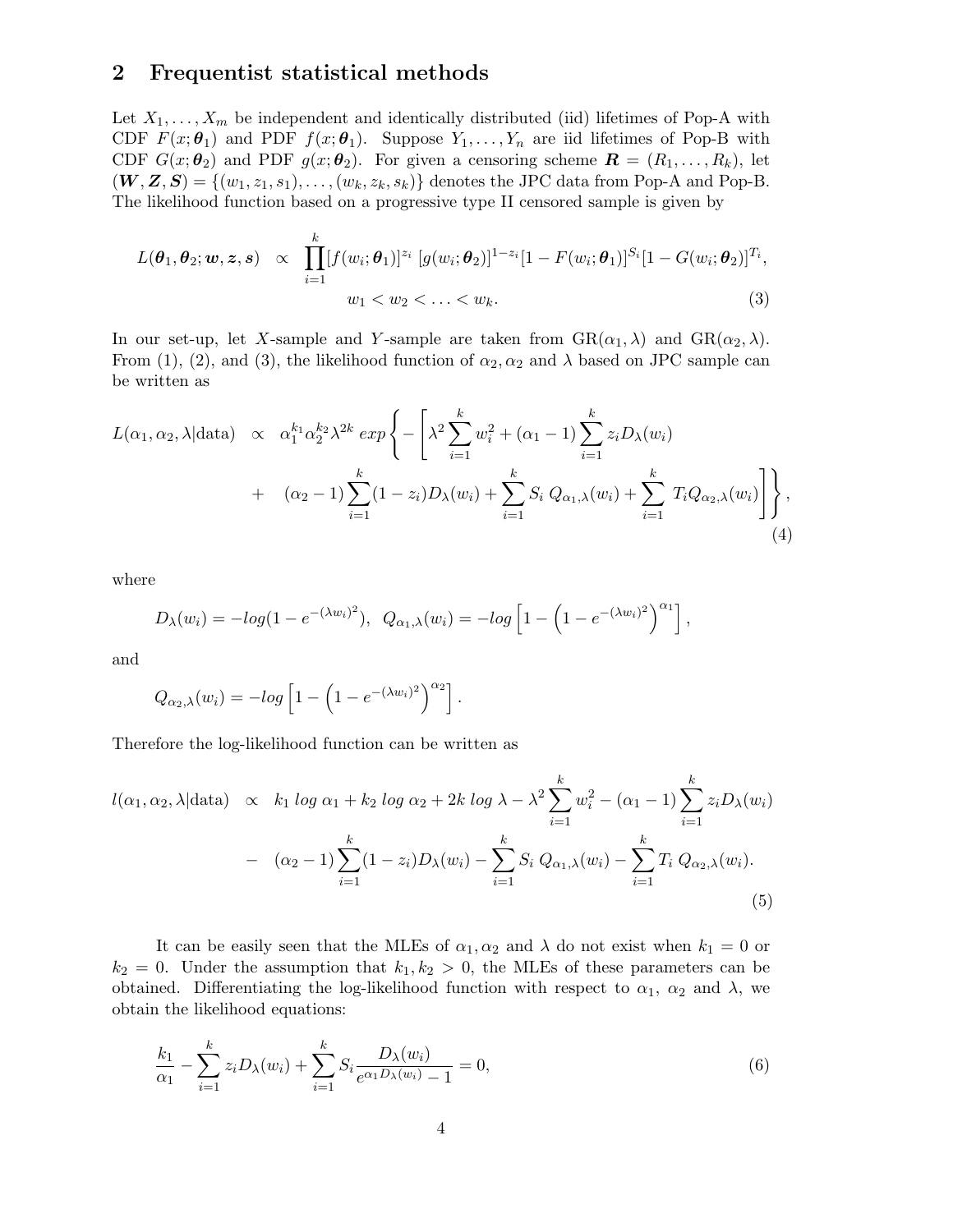$$
\frac{k_2}{\alpha_2} - \sum_{i=1}^k (1 - z_i) D_\lambda(w_i) + \sum_{i=1}^k T_i \frac{D_\lambda(w_i)}{e^{\alpha_2 D_\lambda(w_i)} - 1} = 0,\tag{7}
$$

and

$$
\frac{k}{\lambda^2} - \sum_{i=1}^k w_i^2 + (\alpha_1 - 1) \sum_{i=1}^k z_i w_i^2 (e^{D_\lambda(w_i)} - 1) + (\alpha_2 - 1) \sum_{i=1}^k (1 - z_i) w_i^2 (e^{D_\lambda(w_i)} - 1)
$$
\n
$$
\sum_{i=1}^k c_{\lambda i} e^{D_\lambda(w_i)} - 1 - \sum_{i=1}^k T_{\lambda i} e^{D_\lambda(w_i)} - 1 = 0 \tag{8}
$$

$$
- \alpha_1 \sum_{i=1} S_i w_i^2 \frac{e^{D\lambda(w_i)} - 1}{e^{\alpha_1 D_\lambda(w_i)} - 1} - \alpha_2 \sum_{i=1} T_i w_i^2 \frac{e^{D\lambda(w_i)} - 1}{e^{\alpha_2 D_\lambda(w_i)} - 1} = 0.
$$
 (8)

For complete sample  $(R_i = 0, \text{ for all } i = 1, 2, \ldots, k)$ , the last term in Eq.'s (6) and (7) have to be cancelled and the MLEs of  $\alpha_1$  and  $\alpha_2$  are obtained as functions of  $\lambda$  and Eq.(8) can be solved numerically by setting  $S_i = T_i = 0$ , for all *i*. In our JPC data, the MLEs of  $\alpha_1, \alpha_2$  and  $\lambda$  have to be obtained by solving the three-dimensional equations in (6), (7) and (8). For this, it is more appropriate to propose the EM algorithm, suggested by Dempster et al. (1977) and used by Ng et al. (2002), to compute the MLEs of  $\alpha_1, \alpha_2$  and  $\lambda$ . Let  $\bm{U}=(\bm{u}_1,~..., \bm{u}_k)~\text{and}~\bm{V}=(\bm{v}_1,~..., \bm{v}_k)~\text{with}~\bm{u}_j=(u_{j1},~...,~u_{jS_j})~\text{and}~\bm{v}_j=(v_{j1},~...,~v_{jT_j}),$  $j = 1, 2, \ldots, k$ , be the censored data from  $X$ - and  $Y$ -samples, respectively. We consider the censored data as missing data. The combination  $(w, u, v)$ , forms the complete data set. The log-likelihood function based on  $(w, u, v)$  is

$$
l_c(\alpha_1, \alpha_2, \lambda) \propto m \log \alpha_1 + n \log \alpha_2 + 2(m + n) \log \lambda - \lambda^2 \left[ \sum_{i=1}^k w_i^2 + \sum_{i=1}^k \sum_{j=1}^{S_i} u_{ij}^2 + \sum_{i=1}^k \sum_{j=1}^{T_i} v_{ij}^2 \right]
$$

$$
- (\alpha_1 - 1) \left[ \sum_{i=1}^k z_i D_\lambda(w_i) + \sum_{i=1}^k \sum_{j=1}^{S_i} D_\lambda(u_{ij}) \right]
$$

$$
- (\alpha_2 - 1) \left[ \sum_{i=1}^k (1 - z_i) D_\lambda(w_i) + \sum_{i=1}^k \sum_{j=1}^{T_i} D_\lambda(v_{ij}) \right]. \tag{9}
$$

In the E-step, firstly, we compute the pseudo-likelihood function by replacing any function of  $u_{ij}$ (say,  $g_1(u_{ij})$ ) by  $E(g_1(U_{ij})|U_{ij} > w_i)$  and any function of  $v_{ij}$ (say,  $g_2(v_{ij})$ ) by  $E(g_2(V_{ij})|V_{ij} > w_i)$ . Therefore the pseudo log-likelihood function is

$$
l_s(\alpha_1, \alpha_2, \lambda) \propto m \log \alpha_1 + n \log \alpha_2 + 2(m + n) \log \lambda
$$
  
\n
$$
- \lambda^2 \left[ \sum_{i=1}^k w_i^2 + \sum_{i=1}^k S_i E_{1i}(\alpha_1, \lambda) + \sum_{i=1}^k T_i E_{2i}(\alpha_2, \lambda) \right]
$$
  
\n
$$
- (\alpha_1 - 1) \left[ \sum_{i=1}^k z_i D_\lambda(w_i) + \sum_{i=1}^k S_i E_{3i}(\alpha_1, \lambda) \right]
$$
  
\n
$$
- (\alpha_2 - 1) \left[ \sum_{i=1}^k (1 - z_i) D_\lambda(w_i) + \sum_{i=1}^k T_i E_{4i}(\alpha_2, \lambda) \right],
$$
 (10)

where  $E_{1i}(\alpha_1, \lambda), E_{2i}(\alpha_2, \lambda), E_{3i}(\alpha_1, \lambda)$  and  $E_{4i}(\alpha_2, \lambda)$  are defined as

$$
E_{1i}(\alpha_1,\lambda) = \int_{w_i}^{\infty} u^2 \frac{f(u,\alpha_1,\lambda)}{1 - F(w_i,\alpha_1,\lambda)} du, E_{2i}(\alpha_1,\lambda) = \int_{w_i}^{\infty} v^2 \frac{g(v,\alpha_2,\lambda)}{1 - G(w_i,\alpha_2,\lambda)} dv,
$$
  
\n
$$
E_{3i}(\alpha_1,\lambda) = \int_{w_i}^{\infty} D_{\lambda}(u) \frac{f(u,\alpha_1,\lambda)}{1 - F(w_i,\alpha_1,\lambda)} du, E_{4i}(\alpha_2,\lambda) = \int_{w_i}^{\infty} D_{\lambda}(v) \frac{g(v,\alpha_2,\lambda)}{1 - G(w_i,\alpha_2,\lambda)} dv,
$$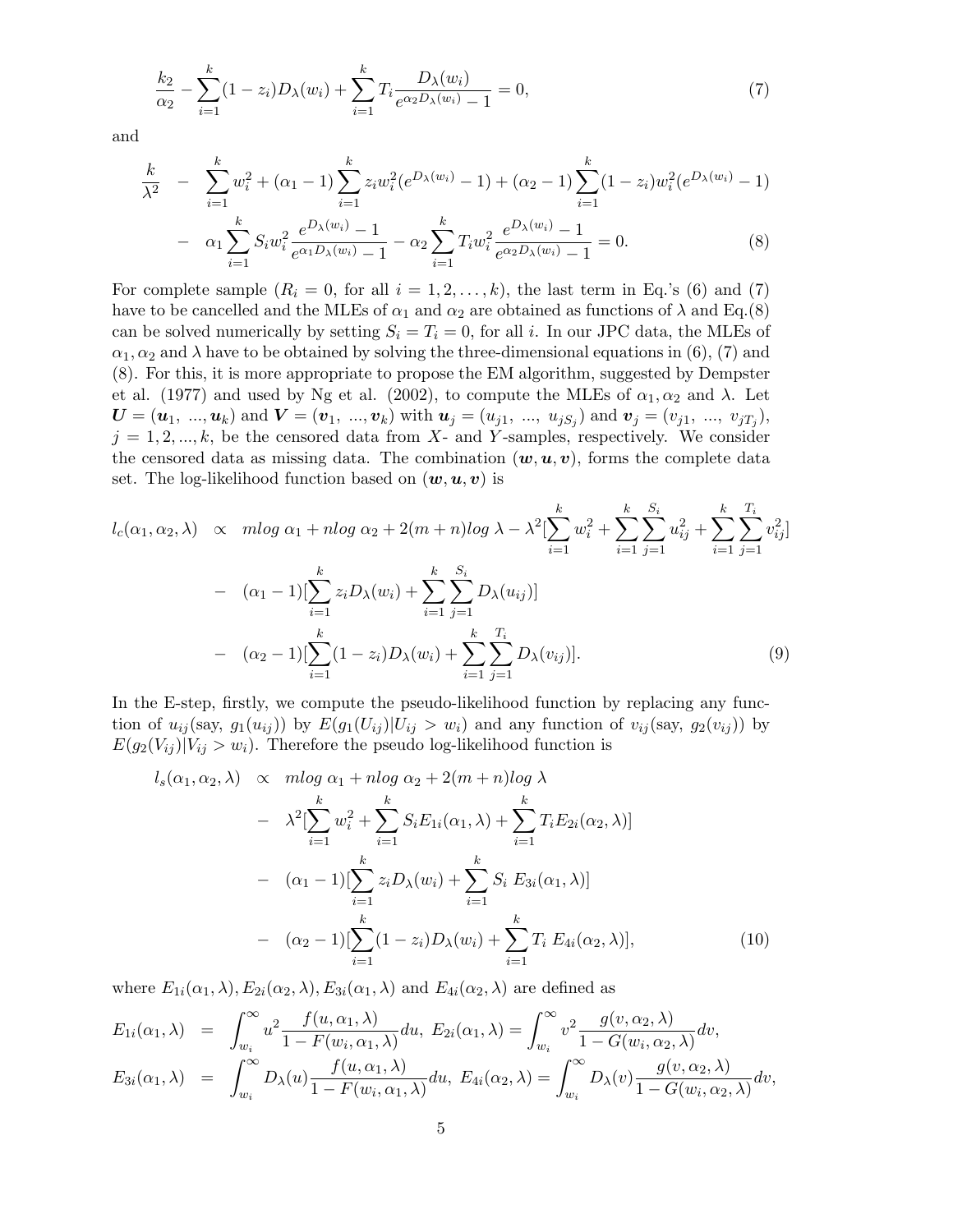where  $f, F$  and  $g, G$  are the PDF and CDF of the GR distribution from Pop-A and Pop-B, respectively. Secondly, the M-step involves the maximization of the pseudolikelihood function (10). Let us assume that at the *l*-th stage, the estimate of  $(\alpha_1, \alpha_2, \lambda)$ is  $(\alpha_1^{(l)}$  $a_1^{(l)}, a_2^{(l)}$  $\chi_2^{(l)}$ ,  $\lambda^{(l)}$ ). Then  $(\alpha_1^{(l+1)})$  $\alpha_1^{(l+1)}, \alpha_2^{(l+1)}$  $\lambda^{(l+1)}$ ,  $\lambda^{(l+1)}$ ) can be obtained by maximizing

$$
l_s^*(\alpha_1, \alpha_2, \lambda) \propto m \log \alpha_1 + n \log \alpha_2 + 2(m + n) \log \lambda
$$
  
\n
$$
- \lambda^2 \left[ \sum_{i=1}^k w_i^2 + \sum_{i=1}^k S_i E_{1i}(\alpha_1^{(l)}, \lambda^{(l)}) + \sum_{i=1}^k T_i E_{2i}(\alpha_2^{(l)}, \lambda^{(l)}) \right]
$$
  
\n
$$
- (\alpha_1 - 1) \left[ \sum_{i=1}^k z_i D_\lambda(w_i) + \sum_{i=1}^k S_i E_{3i}(\alpha_1^{(l)}, \lambda^{(l)}) \right]
$$
  
\n
$$
- (\alpha_2 - 1) \left[ \sum_{i=1}^k (1 - z_i) D_\lambda(w_i) + \sum_{i=1}^k T_i E_{4i}(\alpha_2^{(l)}, \lambda^{(l)}) \right],
$$
\n(11)

with respect to  $\alpha_1, \alpha_2$  and  $\lambda$ . It follows from (11), the estimate of  $\alpha_1$  can be obtained as a function of  $\alpha_1^{(l)}$  $\alpha_1^{(l)}$  and  $\lambda^{(l)}$  and the estimate of  $\alpha_2$  as a function of  $\alpha_2^{(l)}$  $\chi^{(l)}_2$  and  $\lambda^{(l)}$  as follows:

$$
\hat{\alpha}_{1M}(\lambda) = \frac{m}{\sum_{i=1}^{k} z_i D_{\lambda}(w_i) + \sum_{i=1}^{k} S_i E_{3i}(\alpha_1^{(l)}, \lambda^{(l)})},
$$
\n
$$
\hat{\alpha}_{2M}(\lambda) = \frac{n}{\sum_{i=1}^{k} (1 - z_i) D_{\lambda}(w_i) + \sum_{i=1}^{k} T_i E_{4i}(\alpha_2^{(l)}, \lambda^{(l)})}.
$$
\n(12)

By plugging (12) into (11), we immediately have

$$
l_s^*(\alpha_1, \alpha_2, \lambda) - l_s^*(\hat{\alpha}_{1M}(\lambda), \hat{\alpha}_{2M}(\lambda), \lambda) = m \left\{ \log \left( \frac{\alpha_1}{\hat{\alpha}_{1M}(\lambda)} \right) - \left( \frac{\alpha_1}{\hat{\alpha}_{1M}(\lambda)} - 1 \right) \right\} + n \left\{ \log \left( \frac{\alpha_2}{\hat{\alpha}_{2M}(\lambda)} \right) - \left( \frac{\alpha_2}{\hat{\alpha}_{2M}(\lambda)} - 1 \right) \right\}.
$$

By using the inequality  $\log x \leq (x-1)$  with equality being hold iff  $x=1$ , we conclude that

$$
l_s^*(\alpha_1, \alpha_2, \lambda) - l_s^*(\hat{\alpha_1}_M(\lambda), \hat{\alpha_2}_M(\lambda), \lambda) \leq 0,
$$

and then the maximization of  $l_s^*(\hat{\alpha}_{1M}, \hat{\alpha}_{2M}, \lambda)$  can be obtained by solving the following equation:

$$
h(\lambda) = \frac{\lambda^2}{m+n},\tag{13}
$$

where

$$
h(\lambda) = \left[ \sum_{i=1}^{k} w_i^2 + \sum_{i=1}^{k} S_i E_{1i}(\alpha_1^{(l)}, \lambda^{(l)}) + \sum_{i=1}^{k} T_i E_{2i}(\alpha_2^{(l)}, \lambda^{(l)}) - (\hat{\alpha}_{1M} - 1) \sum_{i=1}^{k} z_i w_i^2 (e^{D_{\lambda}(w_i)} - 1) - (\hat{\alpha}_{2M} - 1) \sum_{i=1}^{k} (1 - z_i) w_i^2 (e^{D_{\lambda}(w_i)} - 1) \right]^{-1}.
$$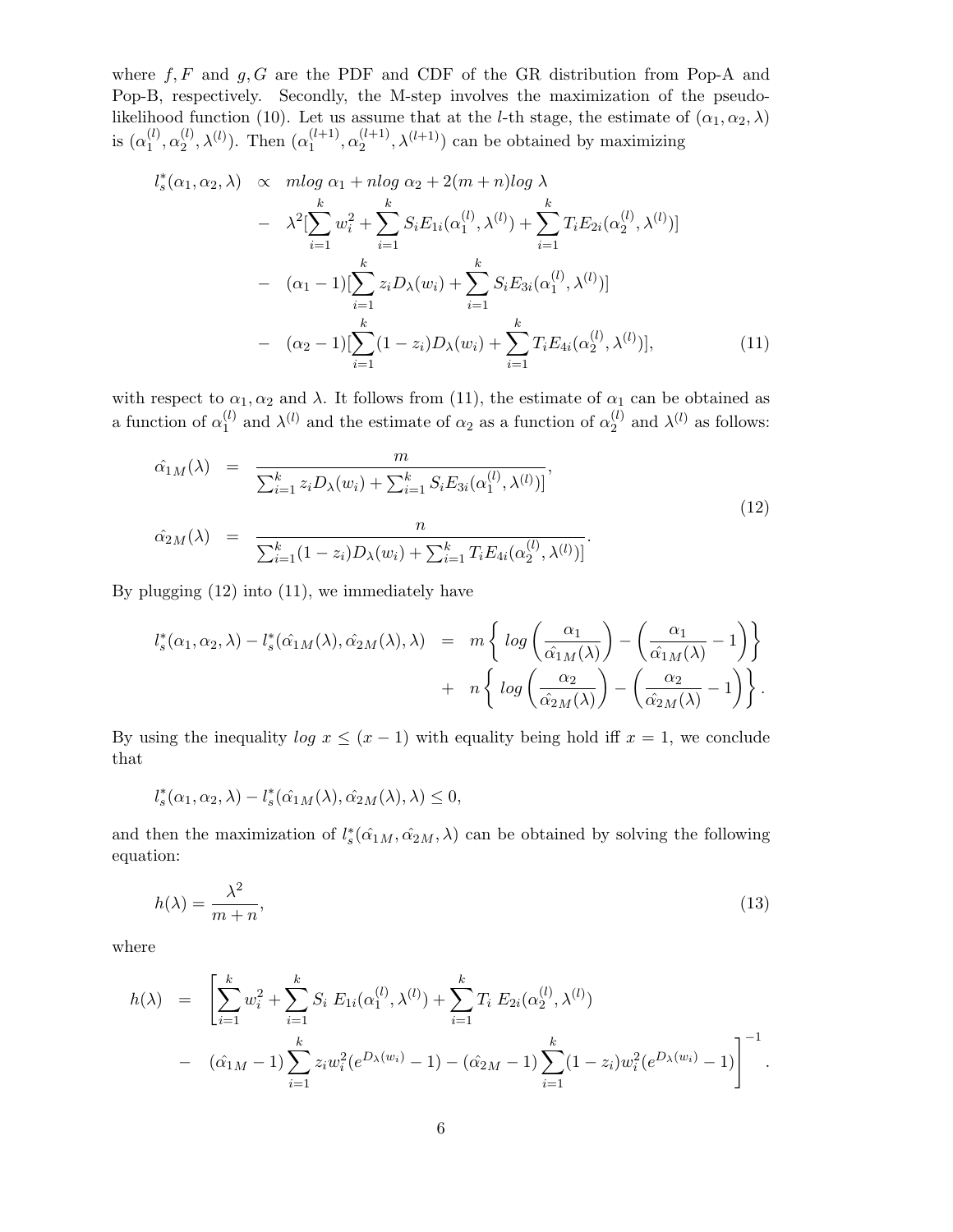Once  $\lambda^{(l+1)}$  is obtained using (13),  $\alpha_1^{(l+1)}$  $\alpha_1^{(l+1)}$  and  $\alpha_2^{(l+1)}$  $\alpha_2^{(l+1)}$  are obtained as  $\alpha_1^{(l+1)} = \hat{\alpha_1}(\lambda^{(l+1)})$ and  $\alpha_2^{(l+1)} = \hat{\alpha_2}(\lambda^{(l+1)})$  based on (12). It is clearly noted that  $\hat{\alpha}_{1M}$ ,  $\hat{\alpha}_{2M}$  and  $\hat{\lambda}_M$  are not in explicit forms. For this, the asymptotic variances based on the asymptotic normality of  $\hat{\alpha}_{1M}$ ,  $\hat{\alpha}_{2M}$  and  $\hat{\lambda}_M$  can be proposed. From the log-likelihood function in (5), we have

$$
\frac{\partial^2 l}{\partial \alpha_1^2} = -\frac{k_1}{\alpha_1^2} - \sum_{i=1}^k S_i \frac{D_{\lambda}^2(w_i) e^{\alpha_1 D_{\lambda}(w_i)}}{(e^{\alpha_1 D_{\lambda}(w_i)} - 1)^2}, \quad \frac{\partial^2 l}{\partial \alpha_1 \partial \alpha_2} = 0,
$$
\n
$$
\frac{\partial^2 l}{\partial \alpha_1 \partial \lambda} = 2\lambda \sum_{i=1}^k z_i w_i^2 (e^{D_{\lambda}(w_i)} - 1) + 2\lambda \sum_{i=1}^k S_i w_i^2 \frac{(e^{D_{\lambda}(w_i)} - 1)[1 - e^{\alpha_1 D_{\lambda}(w_i)}(1 - \alpha_1 D_{\lambda}(w_i))]}{(e^{\alpha_1 D_{\lambda}(w_i)} - 1)^2},
$$
\n
$$
\frac{\partial^2 l}{\partial \alpha_2^2} = -\frac{k_2}{\alpha_2^2} - \sum_{i=1}^k T_i \frac{D_{\lambda}^2(w_i) e^{\alpha_2 D_{\lambda}(w_i)}}{(e^{\alpha_2 D_{\lambda}(w_i)} - 1)^2},
$$
\n
$$
\frac{\partial^2 l}{\partial \alpha_2 \partial \lambda} = 2\lambda \sum_{i=1}^k (1 - z_i) w_i^2 (e^{D_{\lambda}(w_i)} - 1) + 2\lambda \sum_{i=1}^k T_i w_i^2 \frac{(e^{D_{\lambda}(w_i)} - 1)[1 - e^{\alpha_2 D_{\lambda}(w_i)}(1 - \alpha_2 D_{\lambda}(w_i))]}{(e^{\alpha_2 D_{\lambda}(w_i)} - 1)^2},
$$
\n
$$
\frac{\partial^2 l}{\partial \lambda^2} = -\frac{2k}{\lambda^2} - 2 \sum_{i=1}^k w_i^2 + 2(\alpha_1 - 1) \sum_{i=1}^k z_i w_i^2 (e^{D_{\lambda}(w_i)} - 1)(1 - 2\lambda^2 w_i^2 e^{D_{\lambda}(w_i)})
$$
\n
$$
+ 2(\alpha_2 - 1) \sum_{i=1}^k (1 - z_i) w_i^2 (e^{D_{\lambda}(w_i)} - 1)(1 - 2\lambda^2 w_i^2 e^{D_{\lambda}(w_i)})
$$
\n
$$
- 2\alpha_1 \sum_{i=1}^k S_i w_i^2 \frac{e^{D
$$

When the number of observed items k is sufficiently large, then under very general conditions (Lehmann and Casella, 1998), the asymptotic normality of the MLE of  $\varphi$  =  $(\alpha_1, \alpha_2, \lambda)$  (say,  $\hat{\varphi}_M = (\hat{\alpha}_{1M}, \hat{\alpha}_{2M}, \hat{\lambda}_M)$ ) can be stated as  $\hat{\varphi}_M \stackrel{D}{\to} N_3(\varphi, \mathbf{I}^{-1}(\varphi))$ , where  $\stackrel{D}{\to}$ denotes convergence in distribution and  $I(\varphi)$  is the Fisher information matrix obtained by taking the negative of the expectations of the Eq.'s in (14). In practical point of view, it is appropriate to use the approximation  $\hat{\varphi}_M \sim N_3(\varphi, \mathbf{J}^{-1}(\hat{\varphi}_M))$ , where  $\mathbf{J}(\hat{\varphi}_M)$  is the observed information matrix (the negative of the expressions in (14)). Therefore, the 100(1- $\gamma$ *)%* approximate CIs for  $\alpha_1, \alpha_2$  and  $\lambda$  are  $(\hat{\alpha}_{1M} - z_{\gamma/2})$ *√*  $\overline{V_{11}}, \hat{\alpha_1}_M + z_{1-\gamma/2}$  $\sqrt{V_{11}}$ ),  $(\hat{\alpha_2}_M - z_{\gamma/2})$ *√ V*<sub>22</sub>*,*  $\hat{\alpha_2}_M + z_{1-\gamma/2}$  $\sqrt{V_{22}}$ ) and  $(\hat{\lambda}_M - z_{\gamma/2} \sqrt{V_{33}}, \hat{\lambda}_M + z_{1-\gamma/2} \sqrt{V_{33}})$ , respectively, where  $V_{11}$  and  $V_{22}$  and  $V_{33}$  are the elements of the main diagonal of  $\mathbf{J}^{-1}(\hat{\varphi}_M)$  and  $z<sub>γ</sub>$  is 100 $γ$ -th lower percentile of the standard normal distribution. Usually, the CI based on the asymptotic results do not perform very well for small sample size. For this, we propose CI based on the bootstrap-t method (Boot-t method), see, for example, Ahmed (2014). The Boot-t algorithm can be described as follows:

• Step 1: Estimate  $\alpha_1, \alpha_2$  and  $\lambda$  using the maximum likelihood estimation based on the observed informative sample (say  $\hat{\alpha}_{1M}, \hat{\alpha}_{2M}$  and  $\lambda_M$ ).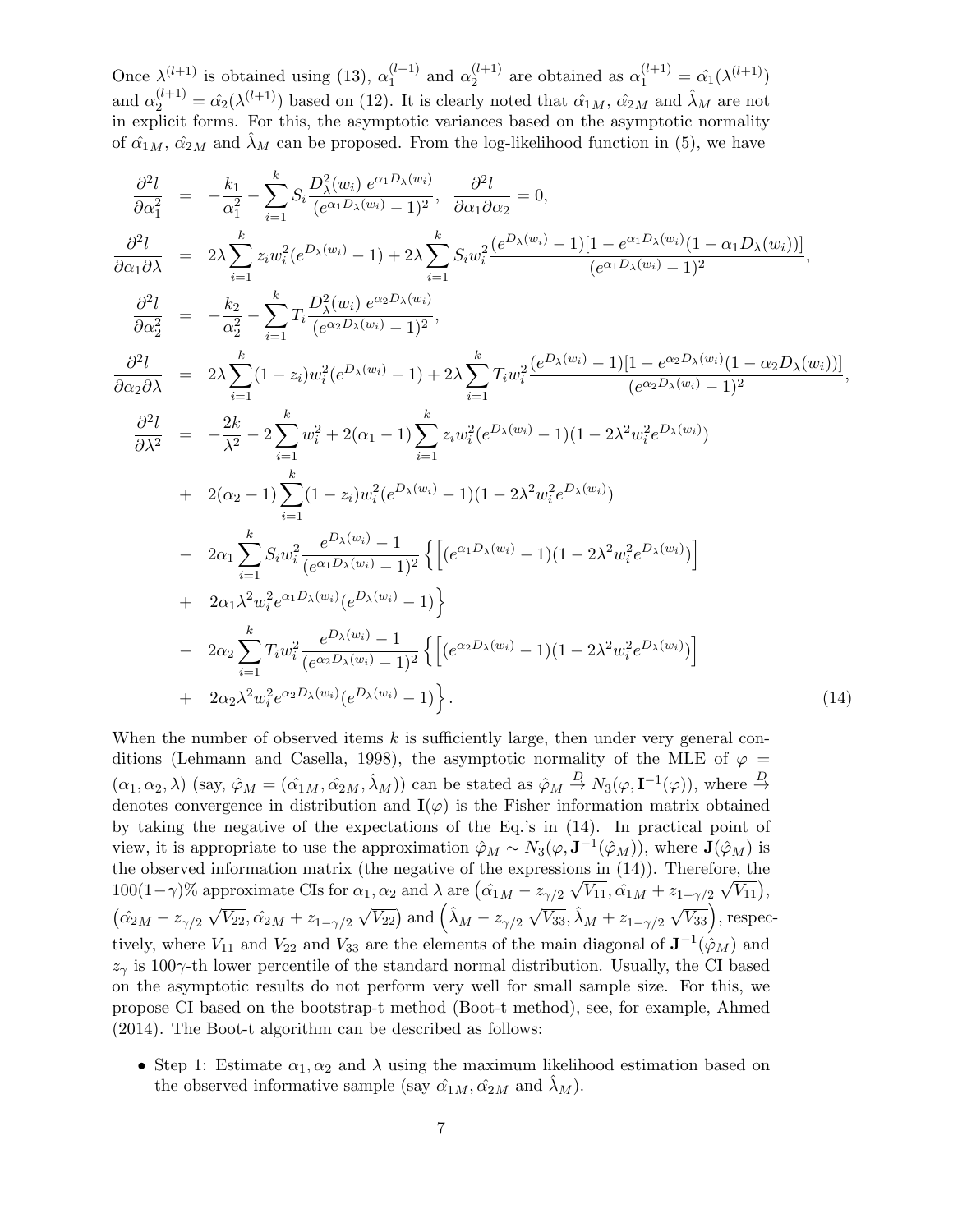- Step 2: Using  $\hat{\alpha}_{1M}, \hat{\alpha}_{2M}$  and  $\lambda_M$  obtained in Step 1, generate a bootstrap sample and then obtain the first *k* observed censored units,  $B_1, B_2, \ldots, B_k$  under the GR model. Then compute the corresponding MLEs  $\hat{\alpha}_{1\,M}^*$ ,  $\hat{\alpha}_{2\,M}^*$  and  $\hat{\lambda}_M^*$  of  $\alpha_1, \alpha_2$  and  $\lambda$ and the elements  $(V_{11}^*, V_{22}^*, V_{33}^*)$  of the main diagonal of  $J^{*^{-1}}(\hat{\alpha_1}_{M}^*, \hat{\alpha_2}_{M}^*, \hat{\lambda}_M^*)$ .
- Step 3: Based on the bootstrap sample in Step 2, define an estimated bootstrap version

$$
Q_1^* = \frac{\hat{\alpha}_{1\,M}^* - \hat{\alpha}_{2\,M}}{\sqrt{V_{11}^*}},\ Q_2^* = \frac{\hat{\alpha}_{2\,M}^* - \hat{\alpha}_{2\,M}}{\sqrt{V_{22}^*}}\ \text{and}\ Q_3^* = \frac{\hat{\lambda}_M^* - \hat{\lambda}_{ML}}{\sqrt{V_{33}^*}}.
$$

- Step 4: Generate M=1000 bootstrap samples and versions of  $Q_1^*, Q_2^*$  and  $Q_3^*$  and then obtain the 100 $\gamma$ -th 100 $(1 - \gamma)$ -th sample quantiles of  $Q_1^*, Q_2^*$  and  $Q_3^*$  (say  $\hat{q}_{1,\gamma}, \hat{q}_{2,\gamma}$ and  $\hat{q}_{3,\gamma}$ ).
- Step 5: Compute the approximate  $100(1 \gamma)\%$  CIs for  $\alpha_1, \alpha_2$  and  $\lambda$  as  $(\hat{\alpha_1}_M - \hat{q}_{1,1-\gamma/2})$ *√ V*<sub>11</sub>*,*  $\hat{\alpha_1}_M - \hat{q}_{1,\gamma/2}$ *√*  $\overline{V_{11}}$ ,  $(\hat{\alpha_2}_M - \hat{q}_{2,1-\gamma/2})$ *√*  $\widehat{V}_{22}$ *,*  $\widehat{\alpha}_{2M}$  *−*  $\hat{q}_{2, \gamma/2}$ *√*  $\overline{V_{22}})$ and  $(\hat{\lambda}_M - \hat{q}_{3,1-\gamma/2} \sqrt{V_{33}}, \hat{\lambda}_M - \hat{q}_{3,\gamma/2} \sqrt{V_{33}})$ *V*33).

### **3 Bayesian estimation methods**

In this section, we obtain the posterior densities of the parameters  $\alpha_1, \alpha_2$  and  $\lambda$  based on joint progressive censored sample from two-parameter GR distribution and then obtain the corresponding Bayes estimators of these parameters. To develop these estimates, we consider independent priors of  $\alpha_1, \alpha_2$  and  $\lambda$  (Raqab and Madi (2009)). More specifically, we take  $\pi_i(\alpha_i)$ ,  $i = 1, 2$  and  $\pi_3(\lambda)$  as gamma (denoted as  $G(a_i, b_i)$ ) with hyper-parameters  $a_i$  and  $b_i$ ,  $i = 1, 2$  and generalized exponential power  $GEP(a_3, b_3)$  distributions, respectively, where  $\alpha_1, \alpha_2, \lambda > 0$  and  $a_i$ 's and  $b_i$ 's are chosen to reflect prior knowledge about *α*<sub>1</sub>, *α*<sub>2</sub> and *λ*. These prior densities of  $α<sub>i</sub>(i = 1, 2)$  and  $λ$  take the following forms:

$$
p_{a_i,b_i}(\alpha_i) \propto \alpha_i^{a_i-1} e^{-b_i \alpha_i}, i = 1, 2,
$$

and

$$
q_{a_3,b_3}(\lambda) = \lambda^{2a_3 - 1} e^{-b_3 \lambda^2}.
$$

Note that  $\lambda^2$  is gamma distribution with parameters *c* and *d* with the mean of the  $\lambda$  being  $\Gamma(a_3 + 1/2) / (\Gamma(a_3)\sqrt{b_3})$ . It is important to point out the choices of the priors for  $\alpha_i$  and  $\lambda$  are based on the mathematical structure of likelihood of the observed data which turns to be an attractable posterior form where the prior and posterior densities have similar mathematical forms.

By setting  $\delta_{\lambda}(\boldsymbol{w}) = \sum_{i=1}^{k} z_i D_{\lambda}(w_i)$ ,  $\bar{\delta}_{\lambda}(\boldsymbol{w}) = \sum_{i=1}^{k} (1 - z_i) D_{\lambda}(w_i)$  and combining (4) with the prior densities, we obtain the joint posterior density of  $\alpha_1, \alpha_2$  and  $\lambda$  as

$$
\pi(\alpha_1, \alpha_2, \lambda | \text{data}) \propto p_{k_1 + a_1, b_1 + \delta_{\lambda}(\boldsymbol{w})}(\alpha_1) p_{k_2 + a_2, b_2 + \bar{\delta}_{\lambda}(\boldsymbol{w})}(\alpha_2) q_{k + a_3, b_3 + \sum_{i=1}^k w_i^2}(\lambda)
$$
\n
$$
\times (b_1 + \delta_{\lambda}(\boldsymbol{w}))^{-(k_1 + a_1)} (b_2 + \bar{\delta}_{\lambda}(\boldsymbol{w}))^{-(k_2 + a_2)}
$$
\n
$$
\times e^{\sum_{i=1}^k [D_{\lambda}(w_i) - S_i Q_{\alpha_1, \lambda}(w_i) - T_i Q_{\alpha_2, \lambda}(w_i)]},
$$
\n(15)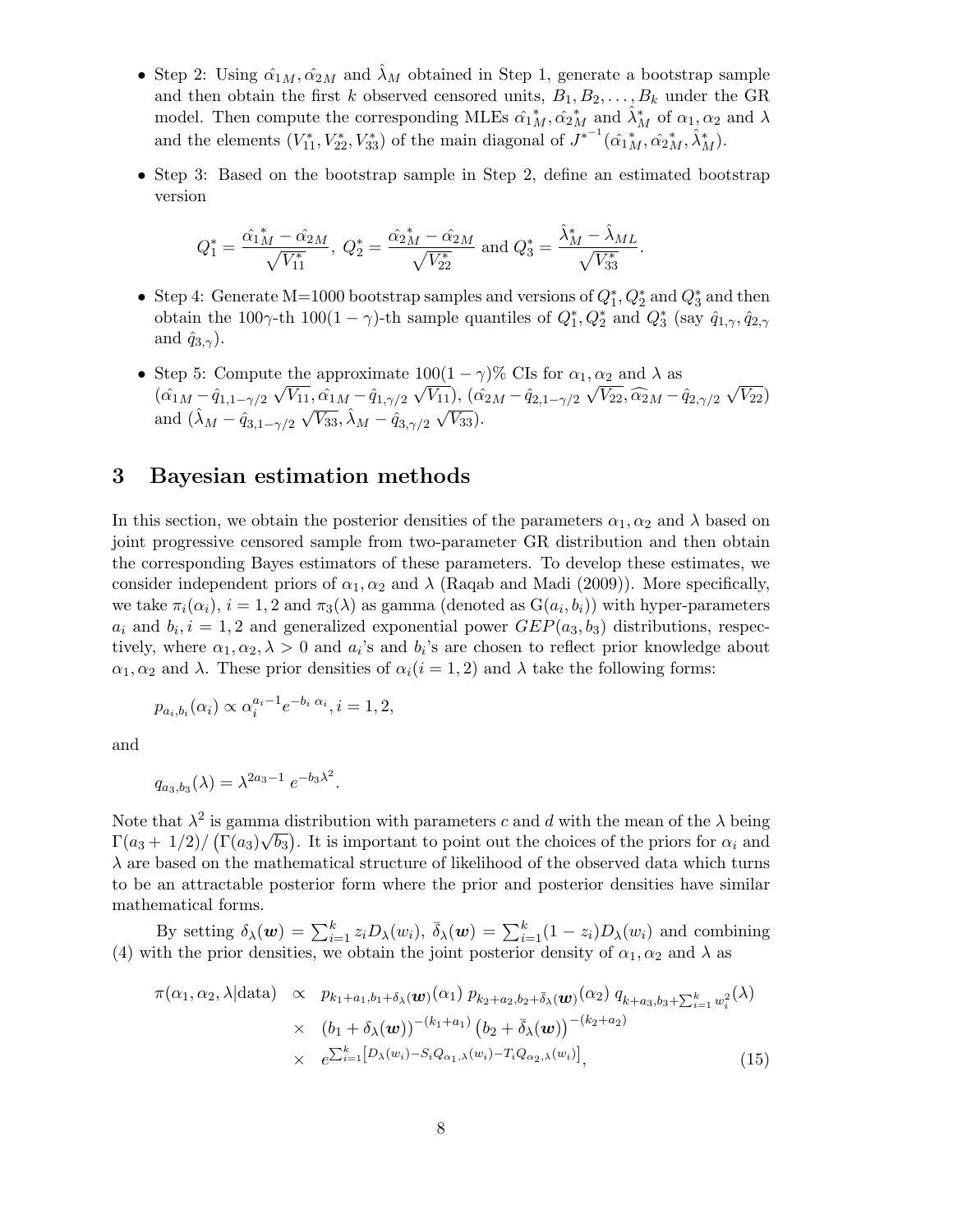where  $p_{a,b}(\alpha)$  and  $q_{c,d}(\lambda)$  denote the gamma density of  $\alpha$  with hyper-parameters  $a$  and *b* and GEP density with hyper-parameters *c* and *d*, respectively. Based on the observed joint progressive sample, the marginal density of  $\lambda$  is obtained to be

$$
\pi(\lambda|\text{data}) \propto q_{k+a_3,b_3+\sum_{i=1}^k w_i^2}(\lambda) \varphi_\lambda(\boldsymbol{w}),\tag{16}
$$

where

$$
\varphi_{\lambda}(\boldsymbol{w}) = (b_1 + \delta_{\lambda}(\boldsymbol{w}))^{-(k_1 + a_1)} (b_2 + \bar{\delta}_{\lambda}(\boldsymbol{w}))^{-(k_2 + a_2)} e^{\sum_{i=1}^k D_{\lambda}(w_i)}
$$
  

$$
E_{\alpha_1} \left[ e^{-\sum_{i=1}^k S_i Q_{\alpha_1,\lambda}(w_i)} \right] E_{\alpha_2} \left[ e^{-\sum_{i=1}^k T_i Q_{\alpha_2,\lambda}(w_i)} \right],
$$

and  $E_{\alpha_1}$  and  $E_{\alpha_2}$  denote the expectation with respect to  $G(k_1 + a_1, b_1 + \delta_\lambda(\boldsymbol{w}))$  and  $G(k_2+a_2, b_2+\delta_\lambda(\boldsymbol{w}))$ , respectively. Using (16), the Bayes estimate of  $\lambda$  under the squared error loss (SEL) function is

$$
\hat{\lambda}_B = \frac{E_\lambda[\lambda \varphi_\lambda(\boldsymbol{w})]}{E_\lambda[\varphi_\lambda(\boldsymbol{w})]},\tag{17}
$$

where  $E_{\lambda}$  denotes the expectation with respect to  $GEP(k + a_3, b_3 + \sum_{i=1}^{k} w_i^2)$ . Given  $\lambda$ and data, the marginal density of  $\alpha_1$  and  $\alpha_2$  are, respectively,

$$
\pi(\alpha_1|\lambda, \text{data}) \propto p_{k_1+a_1,b_1+\delta_{\lambda}}(\boldsymbol{w})(\alpha_1) e^{-\sum_{i=1}^k S_i Q_{\alpha_1,\lambda}(w_i)},
$$

and

$$
\pi(\alpha_2|\lambda, \text{data}) \propto p_{k_2 + a_2, b_2 + \bar{\delta}_{\lambda}}(\boldsymbol{w}) (\alpha_2) e^{-\sum_{i=1}^k T_i Q_{\alpha_2, \lambda}(w_i)}
$$

This in turns out that

$$
E(\alpha_1|\lambda, \text{data}) = \frac{E_{\alpha_1} \left[ \alpha_1 e^{-\sum_{i=1}^k S_i Q_{\alpha_1, \lambda}(w_i)} \right]}{E_{\alpha_1} \left[ e^{-\sum_{i=1}^k S_i Q_{\alpha_1, \lambda}(w_i)} \right]}, \text{ and } E(\alpha_2|\lambda, \text{data}) = \frac{E_{\alpha_2} \left[ \alpha_2 e^{-\sum_{i=1}^k T_i Q_{\alpha_2, \lambda}(w_i)} \right]}{E_{\alpha_2} \left[ e^{-\sum_{i=1}^k S_i Q_{\alpha_2, \lambda}(w_i)} \right]}.
$$

As a result of that, the Bayes estimates (BEs) of  $\alpha_1$  and  $\alpha_2$  can be described as

$$
\hat{\alpha}_{1B} = E(\alpha_1 | \text{data}) = E_{\lambda} E_{\alpha_1 | \lambda} (\alpha_1 | \lambda, \text{data}) = \frac{E_{\lambda} [\varphi_{\lambda}(\boldsymbol{w}) E(\alpha_1 | \lambda, \text{data})]}{E_{\lambda} [\varphi_{\lambda}(\boldsymbol{w})]},
$$
(18)

and

$$
\hat{\alpha}_{2B} = E(\alpha_2 | \text{data}) = E_{\lambda} E_{\alpha_2 | \lambda} (\alpha_2 | \lambda, \text{data}) = \frac{E_{\lambda} [\varphi_{\lambda}(\boldsymbol{w}) E(\alpha_2 | \lambda, \text{data})]}{E_{\lambda} [\varphi_{\lambda}(\boldsymbol{w})]}.
$$
(19)

It can be easily checked that (17), (18) and (19) cannot be determined analytically and then importance sampler technique can be employed to approximate these expressions and produce consistent sample-based estimates for  $\alpha_1, \alpha_2$  and  $\lambda$  and then construct the corresponding credible intervals. The Bayes point estimates of  $\alpha_1, \alpha_2$  and  $\lambda$  can be computed using the importance sampler algorithm as follows: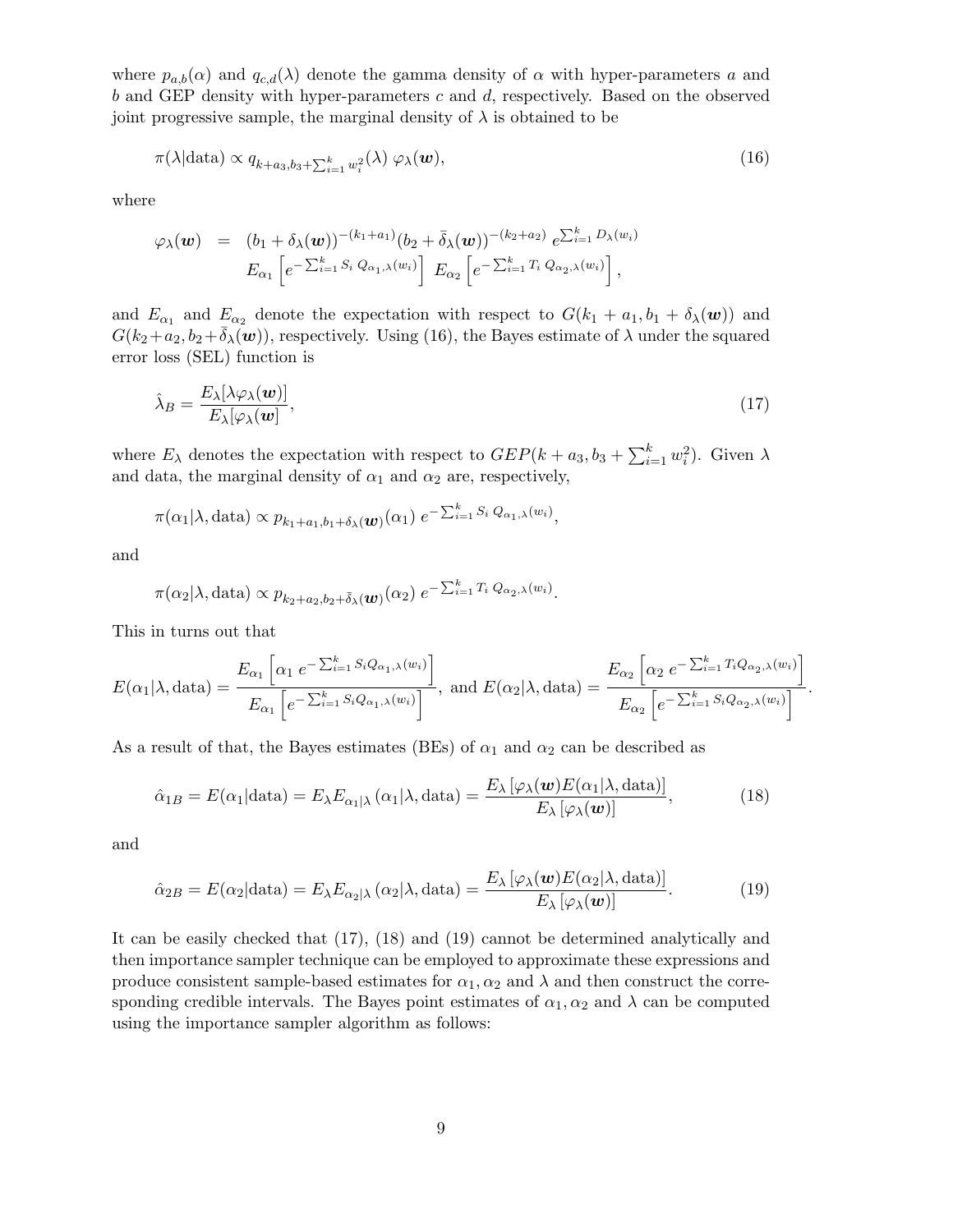#### **Importance sampler algorithm:**

- 1. Generate *M*  $\lambda_i$  values from  $GEP(k + a_3, b_3 + \sum_{i=1}^k w_i^2), i = 1, 2, ..., M;$
- 2. For each  $\lambda_i$  generated in Step 1, generate *M* values of  $\alpha_1$  and  $\alpha_2$  from  $G(k_1 + a_1, b_1 + b_2)$  $\delta_{\lambda}(\boldsymbol{w})$  and  $G(k_2 + a_2, b_2 + \delta_{\lambda}(\boldsymbol{w}))$ , respectively;
- 3. Compute  $E_{\alpha_1}\left[e^{-\sum_{i=1}^k S_i Q_{\alpha_1,\lambda_i}(w_i)}\right]$ , and  $E_{\alpha_1}\left[\alpha_1 e^{-\sum_{i=1}^k S_i Q_{\alpha_1,\lambda_i}(w_i)}\right]$  with respect to the simulated  $\alpha_1$  values in Step 2;
- 4. Compute  $E_{\alpha_2}\left[e^{-\sum_{i=1}^k T_i Q_{\alpha_2,\lambda_i}(w_i)}\right]$ , and  $E_{\alpha_2}\left[\alpha_2 e^{-\sum_{i=1}^k T_i Q_{\alpha_2,\lambda_i}(w_i)}\right]$ , with respect to the simulated  $\alpha_2$  values in Step 2;
- 5. Compute  $\varphi_{\lambda_i}(\boldsymbol{w})$ ,  $E(\alpha_1|\lambda_i,\text{data})$  and  $E(\alpha_2|\lambda_i,\text{data})$ ;
- 6. Average the numerators and the denominators of (17), (18) and (19) with respect to the  $\lambda$  values simulated in Step 1.

Now, we aim at developing two-sided Bayes CRIs as well as highest posterior density (HPD) CRIs for the  $\alpha_1, \alpha_2$  and  $\lambda$ . Based on the simulated values,  $(1 - \gamma)100\%$  the Bayes CRIs for these  $\alpha_1, \alpha_2, \lambda$  may be computed. That is, a 100(1 –  $\gamma$ )% Bayes CRI for  $\theta(\theta = \alpha_1, \alpha_2, \text{ or } \lambda)$  is  $(\theta^{(\gamma/2)}, \theta^{(1-\gamma/2)})$ , where  $\theta^{(\gamma)}$  is 100 $\gamma$ -th percentile of the  $\theta$  values simulated via the previous algorithm. Since the previous CRIs do not specify whether the values of  $\theta$  within these intervals have highest probability than that of the values outside the intervals, we propose the HPD CRI for  $\theta$ . It is defined as the one of the shortest width such that the posterior density of any point outside the interval is less than that for any point inside the intervals. To compute the HPD CRI for any function of the parameters involved (say,  $\rho(\alpha_1, \alpha_2, \lambda)$ ), we use a Monte Carlo method developed by Chen and Shao (1999) for using importance sampling to compute HPD CRIs for the parameters involved. By ordering the simulated values of  $\rho(\alpha_1, \alpha_2, \lambda)$ , we obtain

$$
\rho_{(1)} \leq \rho_{(2)} \leq \ldots \leq \rho_{(M)},
$$

then compute the ratios

$$
\zeta_i = \frac{\varphi(\lambda_{(i)})}{\sum_{i=1}^M \varphi(\lambda_{(i)})}, i = 1, 2, \dots, M.
$$

For *M* sufficiently large, the  $100(1 - \gamma)$ % shortest-width Chen and Shao CRI (C-S CRI) for  $\rho$  is the shortest interval among the intervals  $I_j$  for  $j = 1, 2, \ldots, M - [(1 - \gamma)M]$ , with

$$
I_j=\left(\rho^{\left(\frac{j}{M}\right)},\rho^{\left(\frac{j+[(1-\gamma)M]}{M}\right)}\right),
$$

where [x] is the integer part of x and  $\rho^{(\gamma)}$  is 100 $\gamma$ -th percentile of  $\rho$ , which can be obtained as follows:

$$
\rho^{(\gamma)} = \begin{cases} \rho_{(1)} & \text{if } \gamma = 0, \\ \rho_{(i)} & \text{if } \sum_{j=1}^{i-1} \zeta_j \le \gamma \le \sum_{j=1}^{i} \zeta_j, \end{cases}
$$

Therefore, the C-S CRIs of  $\alpha_1, \alpha_2$  and  $\lambda$  can be obtained accordingly.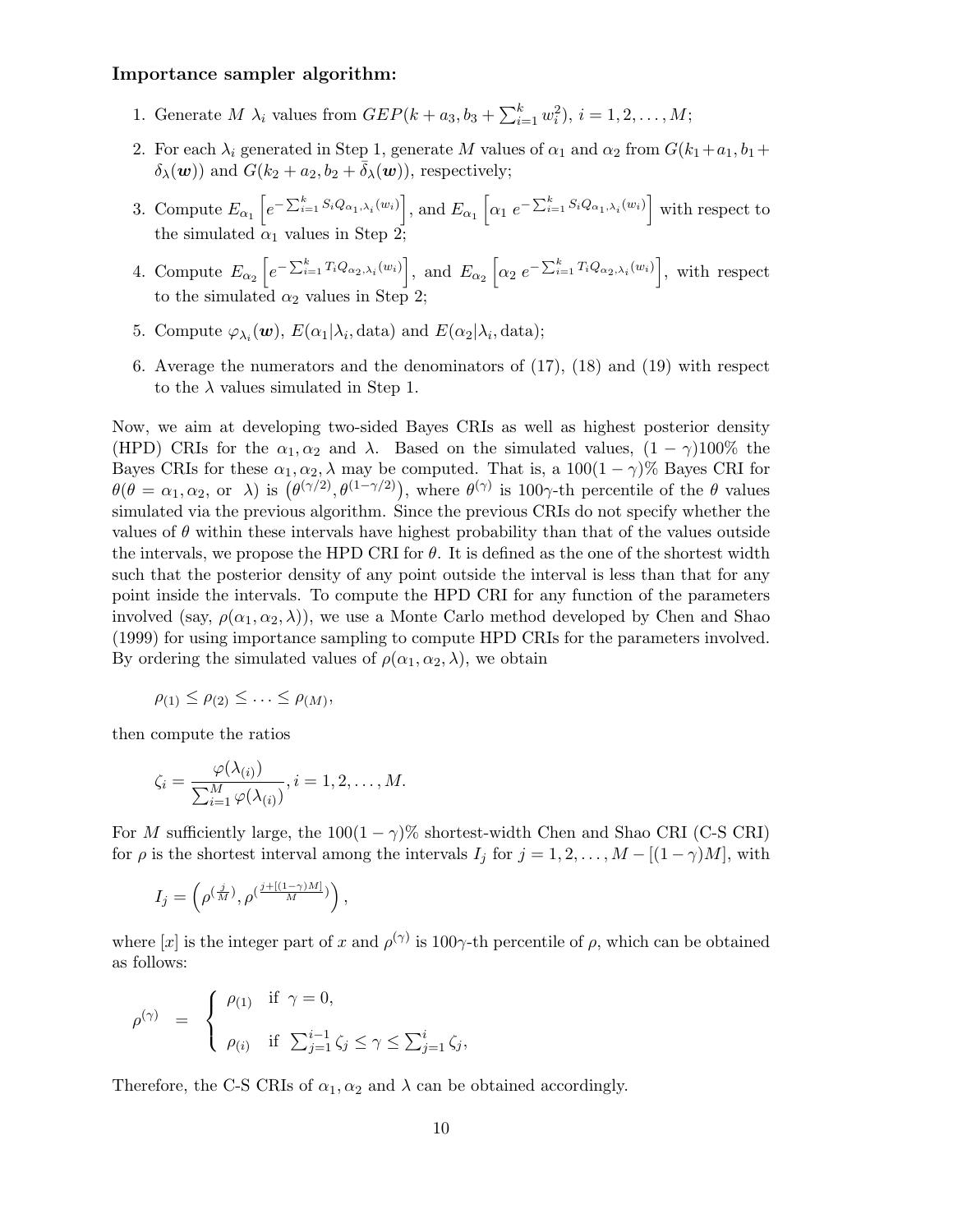Next, we consider M-H algorithm as explained in Tierney (1994). For this, we opt for stochastic simulation procedures, namely, the Gibbs and Metropolis samplers (Gilks, Richardson, and Spiegelhalter, 1995) to generate samples from the posterior distributions. The following algorithm describes the steps to generate sample-based estimates of  $\alpha_1, \alpha_2$  and  $\lambda$ . The MLEs of  $\alpha_1, \alpha_2$  and  $\lambda$  can be considered as initial values. The M-H algorithm proceeds as follows:

#### **M-H algorithm for estimation problem:**

- 1. Start with initial values  $(\alpha_1^{(0)})$  $\overset{(0)}{1},\overset{(0)}{\alpha_2^{(0)}}$  $\chi^{(0)}_{2}, \lambda^{(0)});$
- 2. Set  $J = 1$ ;
- 3. Generate  $\alpha_1^{(J)}$  $f_1^{(J)}$  from  $G(k_1 + a_1, b_1 + \delta_\lambda(\boldsymbol{w}))$ , and Generate  $\alpha_2^{(J)}$  $G_2^{(J)}$  from  $G(k_2 + a_2, b_2 + b_1)$  $\bar{\delta}_{\lambda}(\boldsymbol{w})$ :
- 4. Given  $\lambda^{(J-1)}$ , generate  $\lambda$  from  $\pi(\lambda|\alpha_1^{(J)})$  $a_1^{(J)}, a_2^{(J)}$  $\mathcal{L}^{(J)}_2$ , *w*) described in (16) with the  $N(\lambda^{(J-1)}, S^2_{\lambda})$ proposal distribution, where  $S^2_{\lambda}$  is the variance of  $\lambda$  which can be chosen to be the inverse of Fisher information. The values of  $\lambda$  can be updated as follows:
	- a. Generate  $\xi$ *J* from  $N(\lambda^{(J-1)}, S_\lambda^2)$  and *u* from  $U(0, 1)$
	- b. If  $u < \min(1, \kappa)$  then let  $\lambda^{(J)} = \xi_J$ , else go to (a), where

$$
\kappa = \frac{\pi(\xi_J|\boldsymbol{w})}{\pi(\lambda^{(J-1)}|\boldsymbol{w})}.
$$

- 5. Set  $J = J + 1$ .
- 6. Repeat steps 3-5, *M* times.

### **4 Bayesian prediction methods**

In this section, we address the problem of predicting the censored units in the JPC from the GR distribution. Precisely, at stage  $j$ , we are interested in the posterior density of the *s*-th order statistic from a sample of size *S<sup>j</sup>* removed items and the *t*-th order statistic from a sample of size  $T_j$  removed items, where  $R_j = S_j + T_j$ . In other words, we wish to predict  $U_{s:S_j}(s = 1, 2, \ldots, S_j)$  and  $V_{t:T_j}(t = 1, 2, \ldots, T_j)$ , based on observing the joint progressively type-II right censored sample,  $W = (w_1, w_2, ..., w_k)$ . The posterior predictive density of  $Y_1 = U_{s:S_j}$  and  $Y_2 = V_{t:T_j}$  given the observed censored data is

$$
p(y_1, y_2 | \text{data}) = \int_0^\infty \int_0^\infty \int_0^\infty f_{Y_1 | \text{data}}(y_1 | \alpha_1, \lambda) g_{Y_2 | \text{data}}(y_2 | \alpha_2, \lambda)
$$
  
 
$$
\times \quad \pi(\alpha_1, \alpha_2, \lambda | \text{data}) \ d\alpha_1 \ d\alpha_2 \ d\lambda, \ y_1, y_2 > w_j. \tag{20}
$$

Here  $f_{Y_1|\text{data}}(y_1|\alpha_1,\lambda)$  and  $g_{Y_2|\text{data}}(y_2|\alpha_2,\lambda)$  are the conditional densities of  $Y_1$  and  $Y_2$ given  $W = w$ , respectively. By Markovian property of progressively type-II right censored order statistics, this conditional density is the conditional distribution of  $Y_1$  and  $Y_2$  given  $W_j = w_j$ . That is, the pdf of the *s*-th and *t*-th order statistics out of  $S_j$  and  $T_j$  with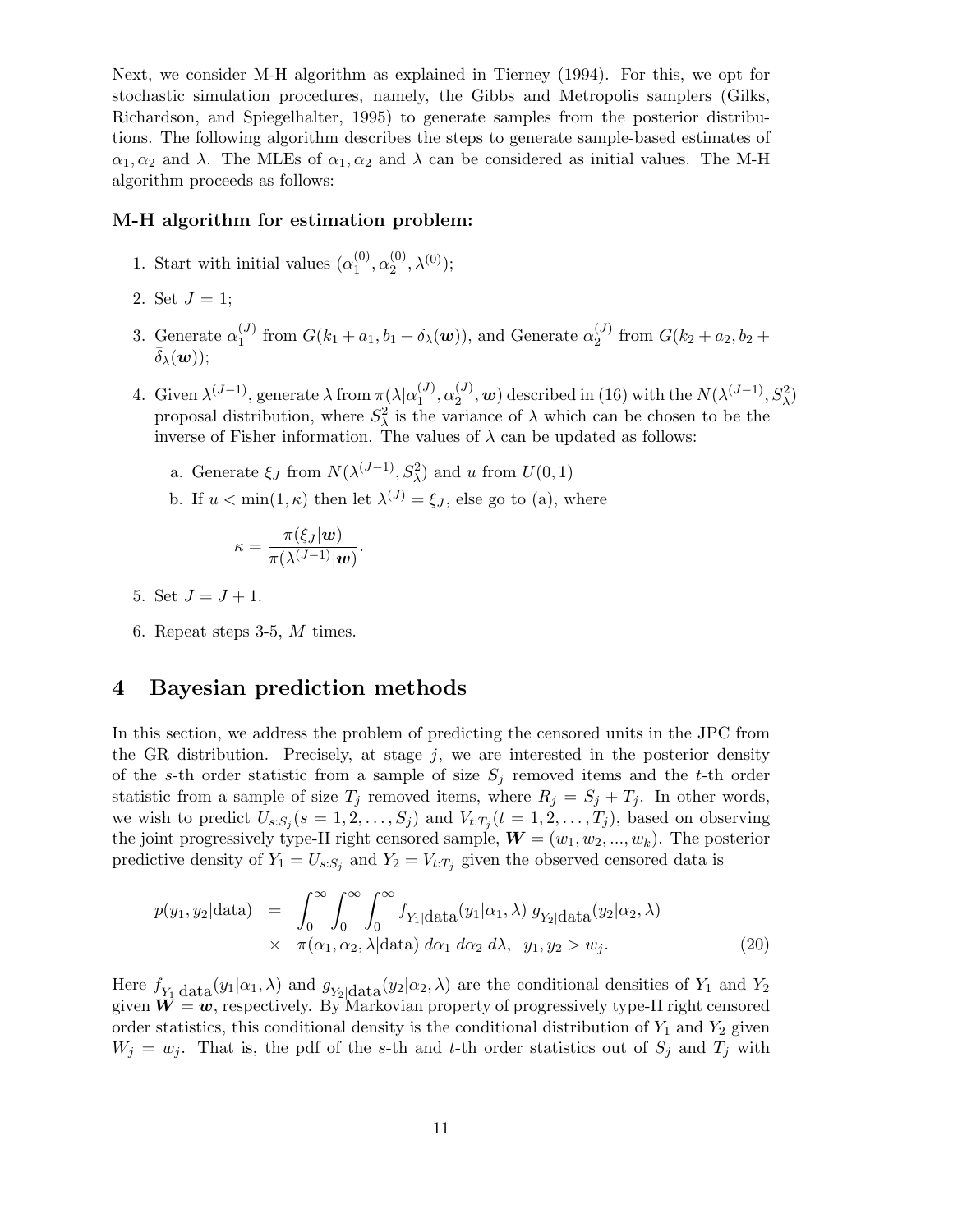$R_j = S_j + T_j$ , from *F* and *G* right truncated at  $w_j$ , respectively (see, for example, Arnold et al. (1998)). Precisely, it can be rewritten as follows:

$$
h_{Y_1,Y_2}(y_1,y_2) \propto \sum_{i=0}^{s-1} \sum_{\nu=0}^{t-1} \sum_{k=0}^{S_j-s} \sum_{l=0}^{T_j-t} (-1)^{i+k+l+\nu} {s-1 \choose i} {t-1 \choose \nu} {S_j - s \choose k} {T_j - t \choose l} \lambda^4 \alpha_1
$$
  
\n
$$
\alpha_2 y_1 y_2 e^{-\lambda^2 (y_1^2 + y_2^2)} e^{-\alpha_1 [(s-i+k)D_\lambda(y_1) + iD_\lambda(w_j)]} e^{-\alpha_2 [(t-\nu+l)D_\lambda(y_2) + \nu D_\lambda(w_j)]}
$$
  
\n
$$
e^{D_\lambda(y_1) + D_\lambda(y_2) + S_j Q_{\alpha_1,\lambda}(w_j) + T_j Q_{\alpha_2,\lambda}(w_j)}, y_1, y_2 > w_j.
$$
\n(21)

From (15), (20) and (21), we obtain the posterior predictive density of  $(U, V)$  given the observed JPC data. It is evident that the Bayes predictive estimates  $E(Y_1 | W = w)$  or  $E(Y_2|W=w)$  cannot be computed directly from (20). Therefore, we propose the Monte Carlo (MC) simulation procedure to generate samples from the predictive distributions. Under the SEL function, the Bayes predictors (BPs) of  $Y_1$  and  $Y_2$  can be obtained as

$$
\hat{Y}_1 = E_{posterior}(Y_1|\boldsymbol{w}) = \int_{w_j}^{\infty} y_1 p(y_1|\boldsymbol{w}) dy_1, \ \hat{Y}_2 = E_{posterior}(Y_2|\boldsymbol{w}) = \int_{w_j}^{\infty} y_2 p(y_2|\boldsymbol{w}) dy_2.
$$

Based on MC samples  $(\alpha_1, \alpha_2, \lambda), j = 1, 2, ..., M$ , the simulation consistent estimator of  $p(y|\mathbf{w})$  can be obtained as

$$
\hat{p}(y_1|\boldsymbol{w}) = \frac{1}{M} \sum_{j=1}^{M} f(y_1|w_j; \alpha_{1j}, \lambda_j), \ \hat{p}(y_2|\boldsymbol{w}) = \frac{1}{M} \sum_{j=1}^{M} g(y_2|w_j; \alpha_{2j}, \lambda_j).
$$
 (22)

Hence the sample-based predictors of  $Y_1$  and  $Y_2$  can be simplified in the following forms:

$$
\hat{Y}_1 = \frac{1}{M} \sum_{j=1}^M \frac{1}{\lambda_j} \int_0^\infty \left\{ -\log \left[ 1 - \left( u + (1-u)(1 - e^{-(\lambda_j w_j)^2})^{\alpha_{1j}} \right)^{1/\alpha_{1j}} \right] \right\} \phi(u) du,
$$

and

$$
\hat{Y}_2 = \frac{1}{M} \sum_{j=1}^M \frac{1}{\lambda_j} \int_0^\infty \left\{ -\log \left[ 1 - \left( u + (1-u)(1 - e^{-(\lambda_j w_j)^2})^{\alpha_{2j}} \right)^{1/\alpha_{2j}} \right] \right\} \phi(u) du,
$$

where  $\phi(.)$  is the PDF of gamma distribution with parameters *s* and  $S_j - s$ . Further, the approximate estimator in (22) can be also used to obtain a two-sided prediction intervals (PIs) for  $Y_1 = U_{s:S_j}$   $(s = 1, 2, ..., S_j)$  and  $Y_2 = V_{t:T_j}$ ,  $(t = 1, 2, ..., T_j)$ . The  $(1 - \gamma)100\%$ PIs of  $Y_1$  and  $Y_2$  are  $(L_1, U_1)$  and  $(L_2, U_2)$ , respectively, where  $L_1, U_1, L_2$ , and  $U_2$  are computed numerically from the following equations:

$$
P(Y_1 > L_1 | \mathbf{w}) = \int_{L_1}^{\infty} \hat{p}(y_1 | \mathbf{w}) dy_1 = 1 - \frac{\gamma}{2}, \text{ and } P(Y_1 > U_1 | \mathbf{w}) = \int_{U_1}^{\infty} \hat{p}(y_1 | \mathbf{w}) dy_1 = \frac{\gamma}{2},
$$
\n(23)

and

$$
P(Y_1 > L_2 | \mathbf{w}) = \int_{L_2}^{\infty} \hat{p}(y_2 | \mathbf{w}) dy_2 = 1 - \frac{\gamma}{2}, \text{ and } P(Y_1 > U_2 | \mathbf{w}) = \int_{U_2}^{\infty} \hat{p}(y_2 | \mathbf{w}) dy_2 = \frac{\gamma}{2}.
$$
\n(24)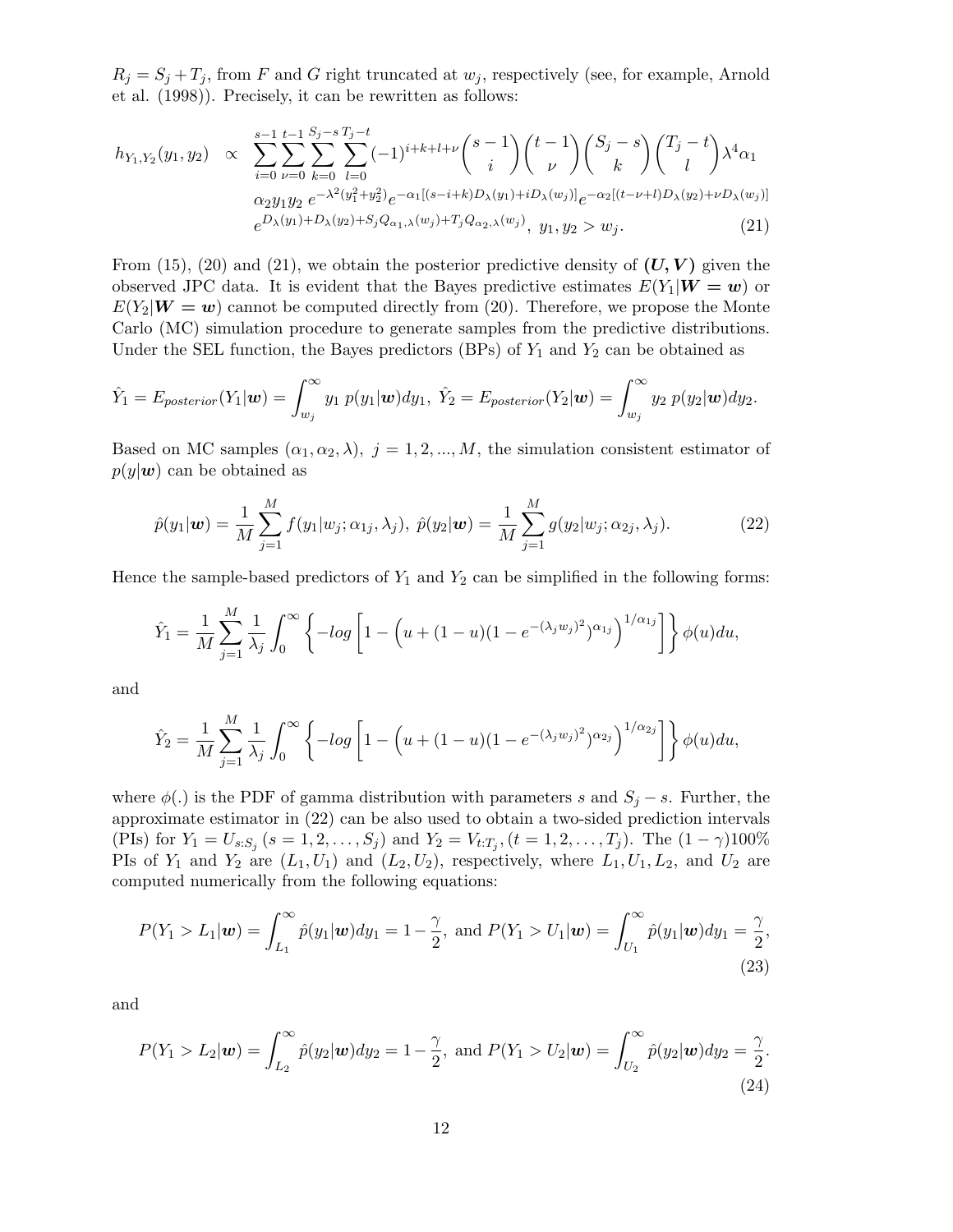In most practical situations, it is required to predict the removed (missing) observations jointly or any function of these removed observations. For example, let us consider that we wish to predict the average of the removed units at the stage *j*. For this, our aim is to predict the removed units  $(U, V)$ , jointly. In this case, we need to find the full Bayesian model of  $(U, V)$  given  $W = w$  that allows us to be able to implement the Gibbs sampling algorithm. By the likelihood of complete data and the joint prior of  $\alpha_1, \alpha_2$  and  $\lambda$ , the full Bayesian model can be described as

$$
\pi(\alpha_1, \alpha_2, \lambda, \mathbf{u}, \mathbf{v}|\mathbf{w}) \propto \phi_1(\alpha_1|\lambda, \mathbf{w}) \phi_2(\alpha_2|\lambda, \mathbf{w}) \phi_3(\lambda|\mathbf{w}), \tag{25}
$$

where  $\phi_1(\alpha_1|\lambda, \mathbf{w})$  and  $\phi_2(\alpha_2|\lambda, \mathbf{w})$  are the PDF of gamma distributions  $G(m + a_1, b_1 + \mathbf{w})$  $\delta_{\lambda}(\boldsymbol{w}, \boldsymbol{u})$ ,  $G(n + a_2, b_2 + \delta_{\lambda}(\boldsymbol{w}, \boldsymbol{v}))$  and  $\phi_3(\lambda | \boldsymbol{w})$  is given by

$$
\phi_3(\lambda|\boldsymbol{w}) = \lambda^{2(m+n)+a_3-1} e^{-[b_3+\eta(\boldsymbol{w}, \boldsymbol{u}, \boldsymbol{v})]\lambda^2} e^{\delta_\lambda(\boldsymbol{w}, \boldsymbol{u}) + \bar{\delta}_\lambda(\boldsymbol{w}, \boldsymbol{v})},
$$
\n(26)

where

$$
\eta(\boldsymbol{w}, \boldsymbol{u}, \boldsymbol{v}) = \sum_{i=1}^{k} w_i^2 + \sum_{i=1}^{k} \sum_{j=1}^{S_i} u_{ij}^2 + \sum_{i=1}^{k} \sum_{j=1}^{T_i} v_{ij}^2,
$$

and

$$
\delta_\lambda(\boldsymbol{w},\boldsymbol{u})=\delta_\lambda(\boldsymbol{w})+\sum_{i=1}^k\sum_{j=1}^{S_i}D_\lambda(u_{ij}),\ \bar{\delta}_\lambda(\boldsymbol{w},\boldsymbol{v})=\bar{\delta}_\lambda(\boldsymbol{w})+\sum_{i=1}^k\sum_{j=1}^{T_i}D_\lambda(v_{ij}).
$$

It is obvious that the full conditional distribution of  $\alpha_1$  given  $\lambda$ ,  $w$  and the full conditional distribution of  $\alpha_2$  given  $\lambda$ , *w* are  $G(m+a_1, b_1+\delta_\lambda(\boldsymbol{w}, \boldsymbol{u}))$ ,  $G(n+a_2, b_2+\delta_\lambda(\boldsymbol{w}, \boldsymbol{v}))$ , but the the form of full conditional distribution of  $\lambda$  given  $w$  in (26) is not well-known distribution. By setting  $U_{j(s)} = (U_{1:S_j}, \ldots, U_{s-1:S_j}, U_{s+1:S_j}, U_{S_j:S_j}),$   $V_{j(t)} = (V_{1:T_j}, \ldots, V_{t-1:T_j}, V_{t+1:T_j}, V_{T_j:T_j})$ and using (26), we immediately obtain the conditional probability density function of *Y*<sup>1</sup> and  $Y_2$  as

$$
\pi(y_1, y_2 | \mathbf{w}, \mathbf{u}_{j(s)}, \mathbf{v}_{j(t)}, \theta) = \begin{cases}\n\frac{f(y_1)g(y_2) I_{\{u_{s-1:S_j} < y_1 < u_{s+1:S_j}, v_{t-1:T_j} < y_2 < v_{t+1:T_j}\}\n\frac{F(u_{s+1:S_j}) - F(u_{s-1:S_j}) \left[ G(v_{t+1:T_j}) - G(v_{t-1:T_j}) \right]}{\left[ G(v_{t+1:T_j}) - G(v_{t-1:T_j}) \right]}, & s = S_j, t = T_j, \\
\frac{f(y_1)g(y_2) I_{\{y_1 > u_{s-1:S_j}, y_2 > v_{t-1:T_j}\}\n\end{cases}
$$

where  $f(.)$ ,  $F(.)$  and  $g(.)$ ,  $G(.)$  were defined as the PDF and CDF for *X*-data and *Y*-data, respectively. Hence the values of  $u$  and  $v$  can be updated based on the transformations:

$$
Y_1 = \frac{1}{\lambda} \left\{ -\ln \left[ 1 - \left( (1 - U)(1 - e^{-(\lambda u_{s-1:S_j})^2})^{\alpha_1} + U(1 - e^{-(\lambda u_{s+1:S_j})^2})^{\alpha_1} \right)^{1/\alpha_1} \right] \right\}^{1/2}, \ s \neq S_j,
$$
  
\n
$$
Y_1 = \frac{1}{\lambda} \left\{ -\ln \left[ 1 - \left( (1 - U)(1 - e^{-(\lambda u_{s-1:S_j})^2})^{\alpha_1} + U \right)^{1/\alpha_1} \right] \right\}^{1/2}, \ s = S_j,
$$
\n(27)

and

$$
Y_2 = \frac{1}{\lambda} \left\{ -\ln \left[ 1 - \left( (1 - U)(1 - e^{-(\lambda v_{t-1:T_j})^2})^{\alpha_2} + U(1 - e^{-(\lambda v_{t+1:T_j})^2})^{\alpha_2} \right)^{1/\alpha_2} \right] \right\}^{1/2}, \ t \neq T_j,
$$
  
\n
$$
Y_2 = \frac{1}{\lambda} \left\{ -\ln \left[ 1 - \left( (1 - U)(1 - e^{-(\lambda v_{t-1:T_j})^2})^{\alpha_2} + U \right)^{1/\alpha_2} \right] \right\}^{1/2}, \ t = T_j,
$$
\n(28)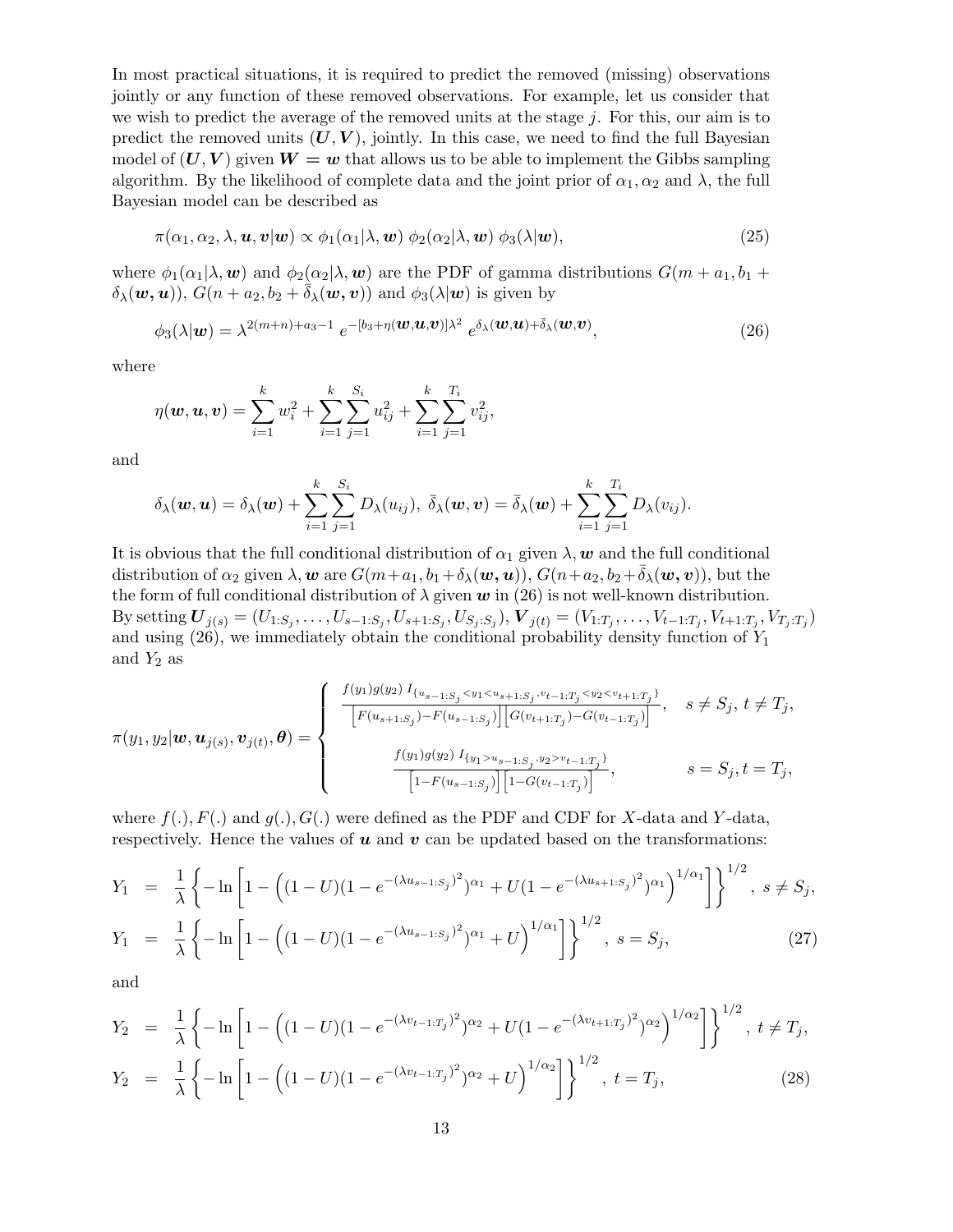where *U* is standard uniform  $U(0,1)$  variate. The Gibbs sampler is used to estimate the posterior distribution by sampling for  $\alpha_1, \alpha_2$  and  $(Y_1, Y_2)$  from the full conditional distributions. For  $\lambda$ , it can be updated via M-H algorithm using normal distribution as a proposal distribution. Algorithm similar to the M-H algorithm for estimation problem can be implemented for the prediction problem using the full conditional distributions provided in (25) and (26). The steps can be described as follows:

#### **M-H algorithm for prediction problem:**

- 1. Start with initial values  $(\alpha_1^{(0)})$  $\overset{(0)}{1},\overset{(0)}{\alpha_2^{(0)}}$  $\bm{u}^{(0)}, \lambda^{(0)}, \bm{u}^{(0)}, \bm{v}^{(0)});$
- 2. Set  $J = 1$ ;
- 3. Generate  $\alpha_1^{(J)}$  $\mathcal{L}_1^{(J)}$  from  $G(m + a_1, b_1 + \delta_\lambda(\boldsymbol{w}, \boldsymbol{u}),$  and Generate  $\alpha_2^{(J)}$  $G(n + a_2, b_2 +$  $\bar{\delta}_{\lambda}(\boldsymbol{w}, \boldsymbol{v})$ :
- 4. Given  $\lambda^{(J-1)}$ , generate  $\lambda$  from  $\phi_3(\lambda|\alpha_1^{(J)})$  $\alpha_1^{(J)}, \alpha_2^{(J)}$  $\mathcal{L}^{(J)}_2$ , *w*) described in (26) with the  $N(\lambda^{(J-1)}, S_\lambda^2)$ proposal distribution, where  $S^2_{\lambda}$  is the variance of  $\lambda$  which can be chosen to be the inverse of Fisher information. The values of  $\lambda$  can be updated as follows:
	- a. Generate  $\xi_J$  from  $\Delta(.)\lambda^{(J-1)}, S_\lambda^2) \equiv N(\lambda^{(J-1)}, S_\lambda^2)$  and *u* from  $U(0,1)$
	- b. If  $u < \min(1, \kappa^*)$  then let  $\lambda^{(J)} = \xi_J$ , else go to (a), where

$$
\kappa^* = \frac{\phi_3(\Delta_J | \mathbf{w})}{\phi_3(\xi^{(J-1)} | \mathbf{w})} \frac{\Delta(\lambda^{(J-1)} | \xi_J, S_\lambda^2)}{\Delta(\xi_J | \lambda^{(J-1)}, S_\lambda^2)}.
$$

- 5. Set  $J = J + 1$ .
- 6. Repeat steps 3-5, *M* times.

### **5 Simulation results and data analysis**

Here in this section, we perform a comprehensive simulation study to assess the performances of the sample-based estimates and predictors developed in the previous sections and discuss the analysis of the JPC data extracted from a practical data with GR fitting distribution. All computations are performed using R software.

#### **5.1 Data analysis**

In this section we present the analysis of real data sets to illustrate the performance of the obtained methods. The data represent the breaking strength (in MPa) of jute fibre at 5 mm and 15 mm gauge lengths. The data were originally reported by Xia et al. (2009). The sets of data are:

Data set 1 (5 mm gauge length):

129.08 167.87 168.2 178.25 185.42 187.68 218.86 226.53 254.29 260.97 268.2 270.79 304.84 306.99 315.33 360.8 367.7 370.02 441.87 495.51 496.28 516.48 537.45 546.11 554.61 566.31 583.97 618.57 809.23 823.03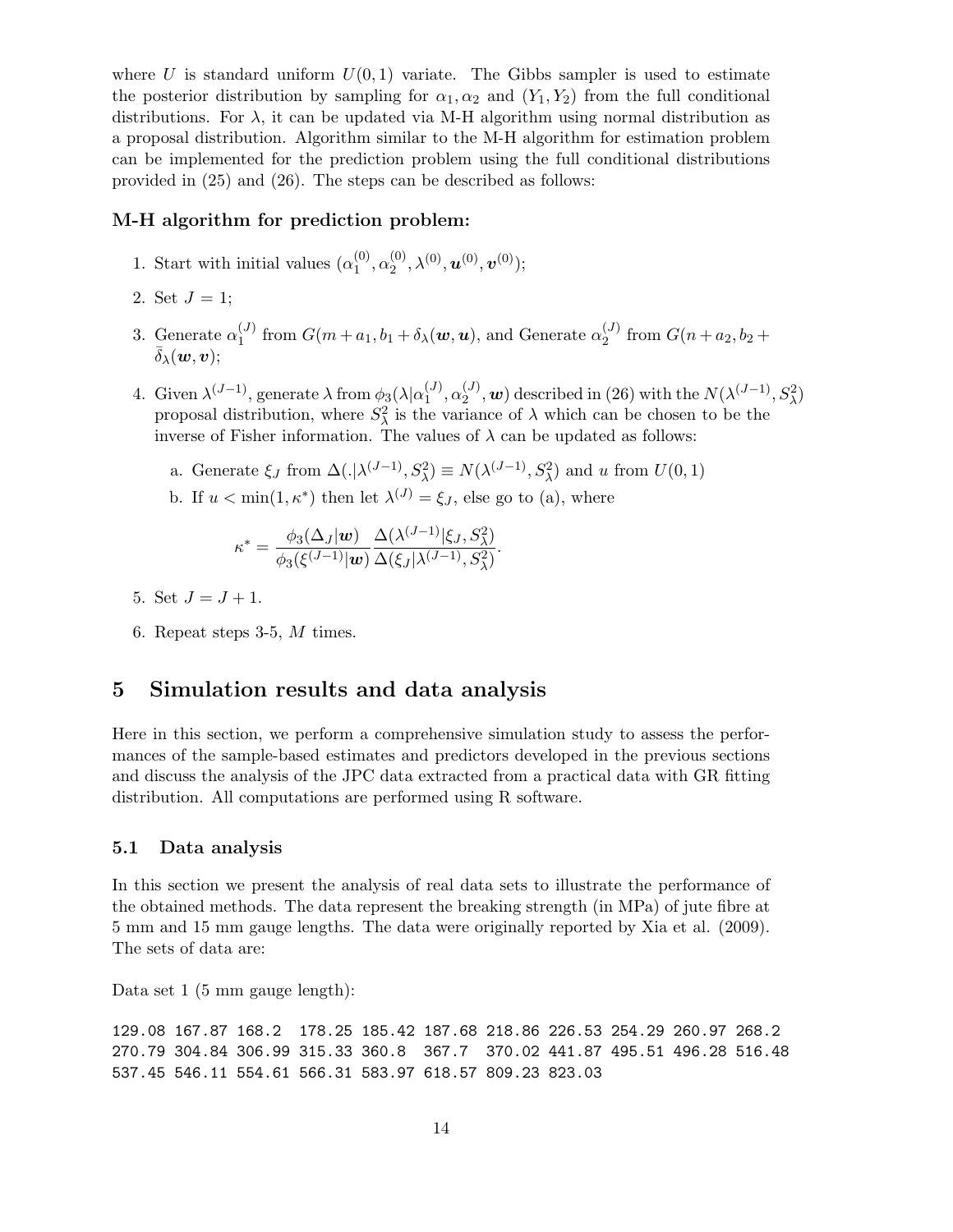Data set 2 (15 mm gauge length):

42.66 70.09 72.24 76.38 80.4 106.73 127.81 135.09 156.67 168.37 193.42 200.76 202.75 225.65 355.56 339.22 457.71 468.47 489.66 497.94 550.42 562.39 569.07 574.86 594.4 640.48 678.06 716.3 748.75 813.87

|  |  |  |  | Table 1: MLEs, K-S and CvM goodness-of-fit tests. |  |
|--|--|--|--|---------------------------------------------------|--|
|--|--|--|--|---------------------------------------------------|--|

| Data Set | Scale Parameter | Shape Parameter | $K-S(p-value)$  | $CvM(p-value)$  |
|----------|-----------------|-----------------|-----------------|-----------------|
|          | 0.2252157       | 1.290241        | 0.13333(0.9578) | 0.14865(0.9238) |
|          | 0.2252157       | 0.6278746       | 0.14825(0.9435) | 0.14241(0.9360) |

Table 1 presents the MLEs of the unknown parameters, the goodness-of-fit tests based on Kolmogrov-Smirnov (K-S) and Cramer-von Mises (CvM) statistics. It is easily seen that the GR model fits both data sets very well. This conclusion is also supported by diagnostic plots of the empirical and fitted distribution functions in Figures 1 and 2. In addition, it is of interest to study the null hypothesis  $H_0: \lambda_1 = \lambda_2 = \lambda$  (i.e., the scale parameters are equal) versus the alternative hypothesis  $H_1: \lambda_1 \neq \lambda_2$  using the likelihood ratio test. For the given data, the test statistic is computed as  $\Delta = L1/L2 = 0.4123$ ,  $-2 \log(\Delta) = 1.7722$  and the p-value of the test is 0.5209. Hence, the assumption of equality of the scale parameters cannot be rejected.



Figure 1: (a): Empirical and fitted distribution functions Plot for data set 1, (b): Q-Q Plot for data set 1.

For explanation purposes, we suggest the following joint progressive type-II censored sample with  $m = n = 30, k = 15, R_i = 5, i = 1, \ldots, 6, R_i = 0, i = 7, \ldots, 10$  and  $R_i = 3$ ,  $i = 11, \ldots, 15$ . The data set is as follows:

(42.66,0,2), (70.09,0,4), (72.24,0,1), (76.38,0,3), (80.4,0,2),  $(106.73,0,4)$ ,  $(127.81,0,0)$ ,  $(129.08,1,0)$ ,  $(135.09,0,0)$ ,  $(156.67,0,0)$ , (167.87,1,3), (168.2,1,0), (168.37,0,2), (178.25,1,2), (185.42,1,2).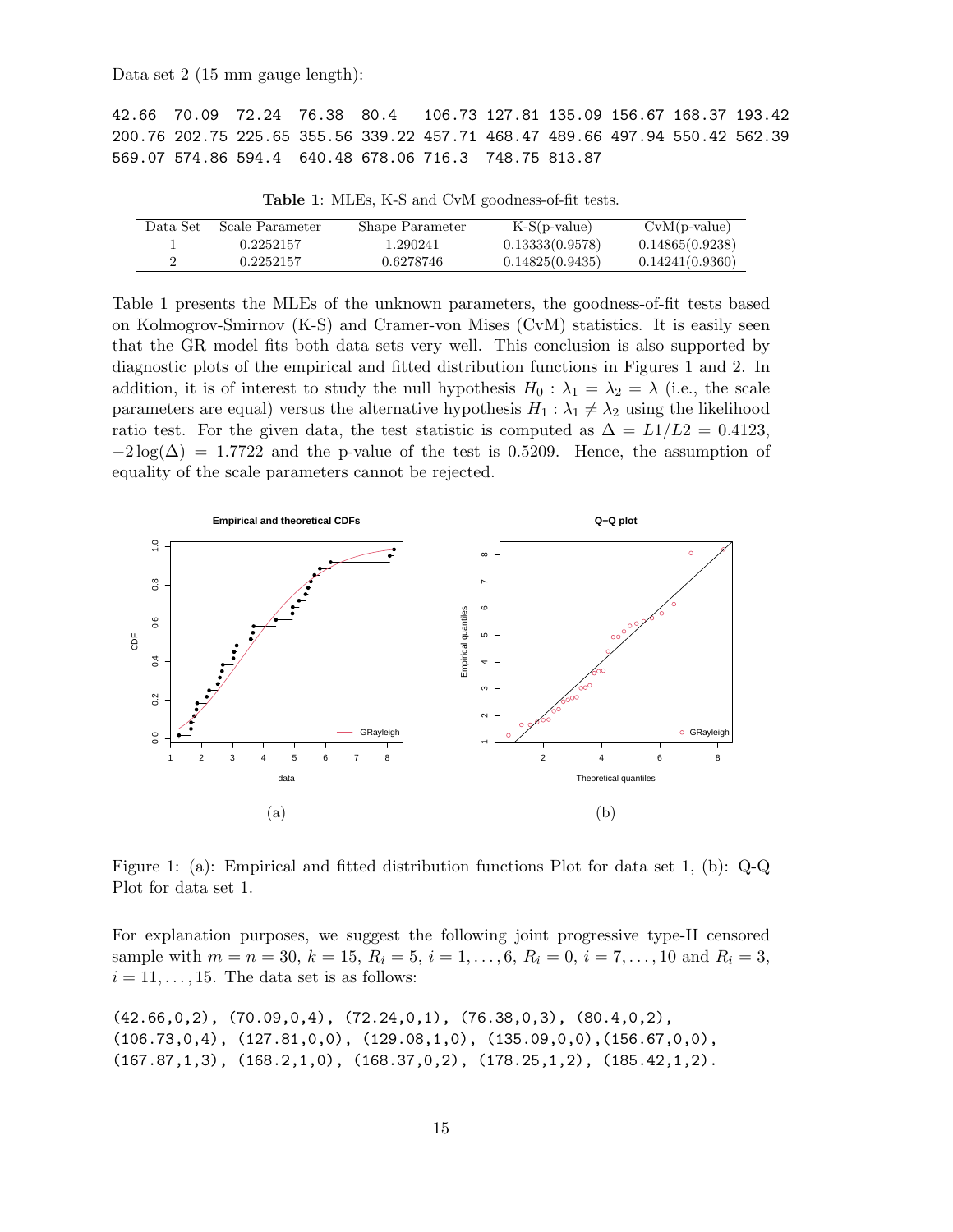

Figure 2: (a): Empirical and fitted distribution functions Plot for data set 2, (b): Q-Q Plot for data set 2.

Based on the above observed joint progressive type II censored data, we obtain the MLEs and BEs of  $\alpha_1$ ,  $\alpha_2$  and  $\lambda$ . We have generated 5000 observations to compute the BEs of  $\alpha_1$ ,  $\alpha_2$  and  $\lambda$  based on the importance sampler. For computing the BEs and C-S CRIs, we assume that the priors of  $\alpha_1$ ,  $\alpha_2$  and  $\lambda$  are improper, i.e.  $a_1 = b_1 = a_2 = b_2 = a_3 =$  $b_3 = 0$ , since we do not have any prior information. The M-H algorithm is also used to compute the BEs of  $\lambda$ . These BEs are obtained after discarding the initial 500 burn-in samples. The histogram displayed in Figure 3 shows that the Gaussian distribution is an appropriate proposal distribution for the full conditional distributions of *λ*. Here, the best fitted model for the full conditional distribution can be concluded by managing the choice of the parameters for the proposal distribution. Therefore, to generate numbers from the target probability distribution, we use the M-H algorithm with Gaussian proposal distribution. We assumed the initial value of  $\lambda$  to be its MLE,  $\tilde{\lambda}_M$  which is computed using EM-algorithm while the variance of  $\lambda$  to be the reciprocal of Fisher information which is  $S_{\lambda}^2 = 0.00027$ . Here, we generated 50,000 random variates with  $S_{\lambda}^2 = 0.00027$ and we checked the acceptance rate for this choice of variance to be 70*.*77% which is quite satisfactory. We discarded the initial 5000 burn-in samples and computed the BEs based on the remaining observations.

Graphical diagnostics tools involving trace and ACF plots are used to check the convergence of M-H algorithm. Figure 3 shows the trace and ACF plots for *λ*. From the trace plot, we can easily observe a random scatter about some mean value represented by a solid line with a fine mixing of the chains for the simulated values of  $\lambda$ . The ACF plot shows that chains have very low autocorrelations. As a result, these plots indicate the rapid convergence of the M-H algorithm based on the proposed Gaussian distribution.

The results for MLEs and BEs using importance and M-H samplers along with the 95% Boot-t CI, Asymptotic CI and C-S CRIs for  $\alpha_1$ ,  $\alpha_2$  and  $\lambda$  are presented in Table 2.

Let us now consider the prediction of some censored values, based on the above 15 observed values. The point predicted values and PIs for censored values, are computed and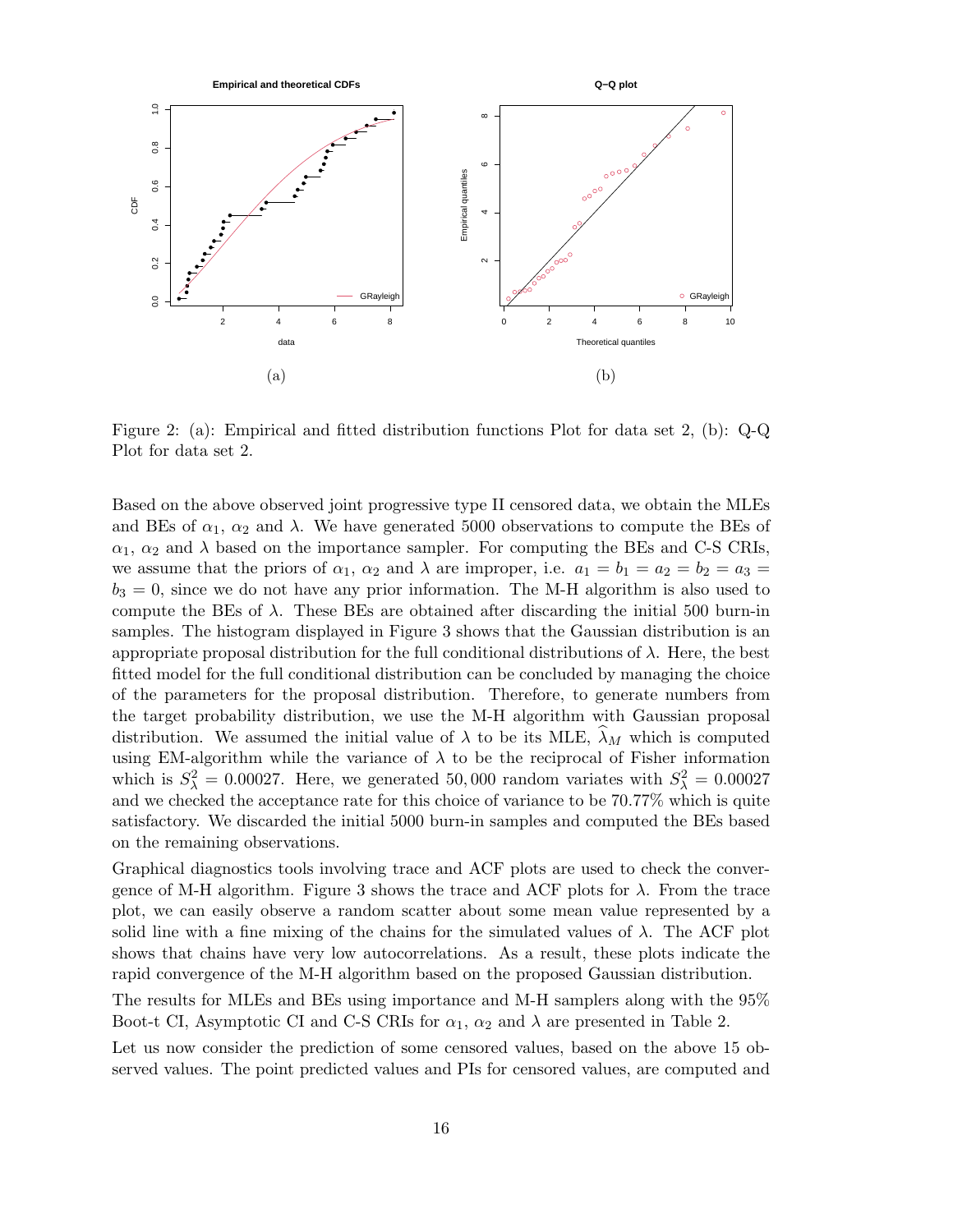displayed in Table 3. The PIs are established based on Bayesian methods (importance and M-H algorithms) under SEL function which are discussed in details in Section 4. It is clearly evident that the Bayesian M-H PI is the shortest interval for all cases.

|            |        | SEL.       |         |                  |                  |                  |
|------------|--------|------------|---------|------------------|------------------|------------------|
|            | MLE    | Importance | M-H     | Approximate CI   | Boot-t CI        | C-S CRI          |
| $\alpha_1$ | 6.9268 | 4.7495     | 4.8628  | (5.5266, 7.7802) | (4.1257, 5.8196) | (4.3577, 5.9571) |
| $\alpha_2$ | 1.8312 | 1.8959     | 1.8382  | (0.7529, 2.9094) | (0.9751, 3.0608) | (0.7869, 2.4675) |
| Λ          | 0.0075 | 0.0089     | 0.00827 | (0.0053, 0.0096) | (0.0057, 0.0094) | (0.0059, 0.0092) |

**Table 2**: Point estimators and 95% *CIs* for  $\alpha_1$ ,  $\alpha_2$  and  $\lambda$ .

**Table 3**: Point predictors and 95% PIs of  $U_{s:S_j}$  and  $V_{t:T_j}$  based on Bayesian methods.

|                       | Point predictors |        | PIs              |                  |
|-----------------------|------------------|--------|------------------|------------------|
|                       | Importance       | $M-H$  | Importance       | $M-H$            |
| $n \downarrow$        |                  |        |                  |                  |
| ${\cal U}_{1:S_1}$    | 43.56            | 44.62  | (41.27, 45.48)   | (43.17, 47.08)   |
| ${\cal U}_{2:S_1}$    | 45.39            | 46.82  | (44.12, 48.77)   | (44.84, 49.13)   |
| $V_{1:T_1}$           | 44.12            | 45.94  | (42.89, 47.22)   | (44.21, 48.22)   |
| $V_{3:T_1}$           | 46.95            | 47.12  | (45.28, 50.09)   | (46.41, 50.83)   |
| $U_{1:S_2}$           | 72.36            | 73.62  | (71.19, 75.53)   | (72.03, 76.08)   |
| $\mathcal{U}_{4:S_2}$ | 77.68            | 79.12  | (75.91, 80.62)   | (77.82, 82.14)   |
| $V_{1:T_2}$           | 73.11            | 73.95  | (71.75, 76.14)   | (71.97, 76.08)   |
| $U_{1:S_3}$           | 74.75            | 75.52  | (73.14, 77.62)   | (73.88, 78.02)   |
| $V_{1:T_3}$           | 75.48            | 76.33  | (74.46, 78.91)   | (75.26, 79.47)   |
| $V_{3:T_3}$           | 78.69            | 79.09  | (75.98, 80.67)   | (77.69, 82.16)   |
| ${\cal U}_{1:S_4}$    | 78.17            | 78.89  | (76.67, 81.23)   | (77.13, 81.51)   |
| $\mathcal{U}_{3:S_4}$ | 81.66            | 82.64  | (79.26, 84.04)   | (80.37, 84.96)   |
| $V_{1:T_4}$           | 80.09            | 81.34  | (77.52, 82.13)   | (78.62, 83.06)   |
| $U_{1:S_5}$           | 82.99            | 84.45  | (80.12, 84.94)   | (82.45, 86.98)   |
| $V_{1:T_5}$           | 84.32            | 85.97  | (83.42, 88.36)   | (84.28, 89.02)   |
| $V_{3:T_5}$           | 86.43            | 87.82  | (84.78, 89.86)   | (85.63, 90.54)   |
| ${\cal U}_{1:S_6}$    | 108.61           | 109.72 | (106.56, 111.61) | (107.72, 112.49) |
| $\mathcal{U}_{3:S_6}$ | 113.28           | 115.11 | (110.73, 115.00) | (113.47, 118.40) |
| $V_{1:T_6}$           | 110.71           | 111.65 | (109.08, 114.25) | (109.67, 114.49) |
| ${\cal U}_{1:S_{11}}$ | 171.62           | 170.23 | (169.64, 175.48) | (168.83, 174.41) |
| $U_{3:S_{11}}$        | 177.52           | 176.82 | (175.38, 181.44) | (173.86, 179.65) |
| $V_{1:T_{12}}$        | 173.66           | 172.19 | (171.63, 177.72) | (170.76, 176.59) |
| $V_{3:T_{12}}$        | 179.42           | 178.61 | (177.29, 183.50) | (175.64, 181.59) |
| $U_{1:S_{13}}$        | 175.01           | 173.19 | (173.83, 180.15) | (171.39, 177.42) |
| $V_{1:T_{13}}$        | 177.49           | 177.39 | (175.47, 181.95) | (176.12, 182.27) |
| ${\cal U}_{1:S_{14}}$ | 182.39           | 183.07 | (180.67, 187.24) | (181.48, 187.75) |
| $V_{1:T_{14}}$        | 183.47           | 184.62 | (180.82, 187.55) | (181.79, 188.17) |
| $U_{1:S_{15}}$        | 189.70           | 190.68 | (186.77, 193.56) | (188.52, 195.03) |
| $V_{1:T_{15}}$        | 191.58           | 192.49 | (188.90, 195.82) | (189.62, 196.35) |

### **5.2 Simulation results**

Now, we compare the performances of the different methods of estimation and prediction based on Monte Carlo simulations. We compare the performances of the MLEs, and BEs in terms of biases and mean squares errors (MSEs). In this simulation, the values of GR parameters are considered as  $\alpha_1 = 2$ ,  $\alpha_2 = 1.5$  and  $\lambda = 2$ . Here, we consider different effective sample sizes,  $k = 20, 25$  and different censoring schemes. For conducting the Bayesian analysis, we assume three different priors. For the first prior (Prior 0), zero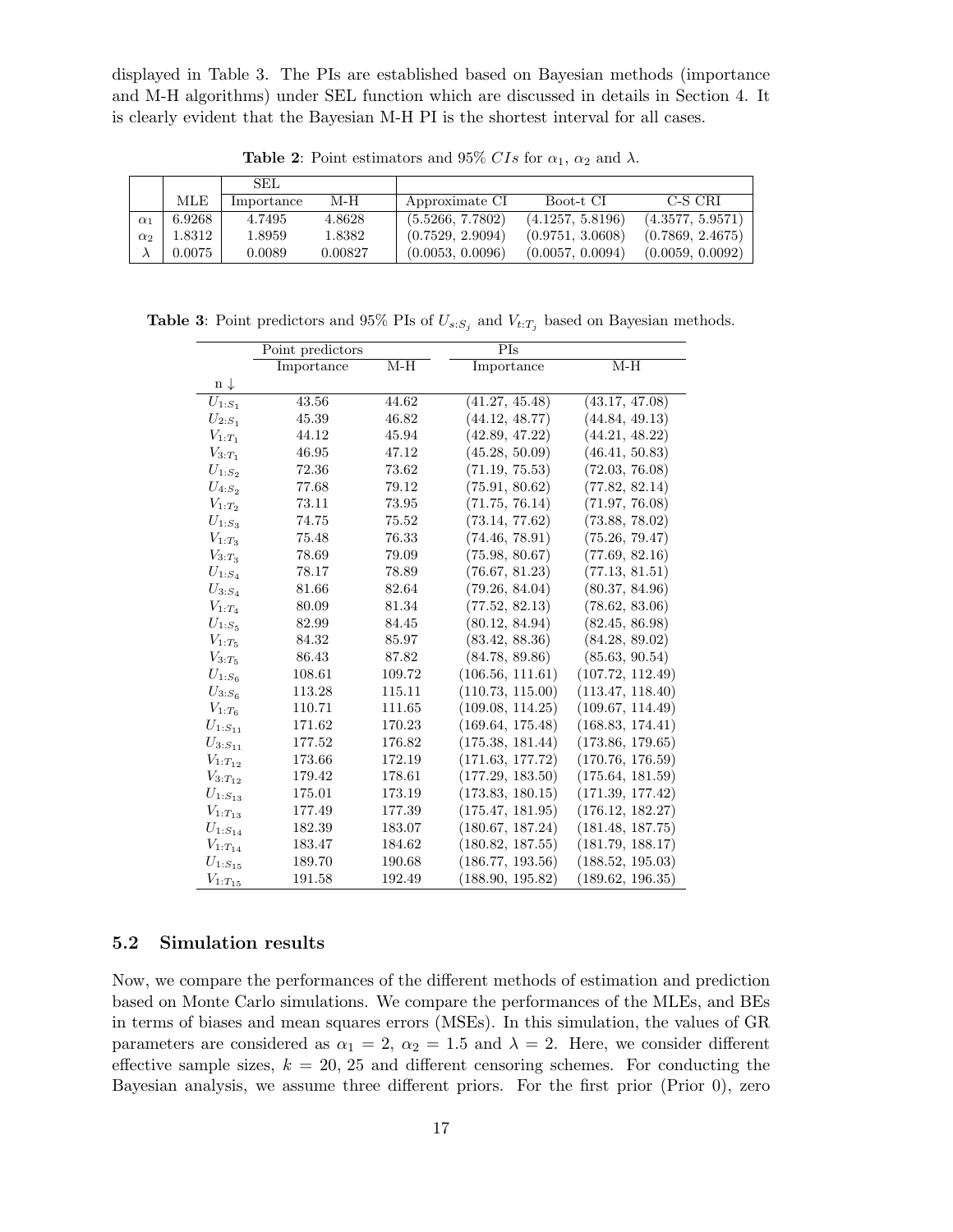

Figure 3: Plots of Metropolis-Hastings Markov chains for *λ*. (a): Trace Plot of *λ*, (b): ACF Plot of  $\lambda$  and (c): Histogram of  $\lambda$ .

values were given to the prior parameters to reflect improper prior information. That is, we assumed that  $a_1 = b_1 = a_2 = b_2 = a_3 = b_3 = 0$ . Then we assume two additional proper priors with same means but different variances to reflect the sensitivity of our inferences to variations in the specification of prior parameters. Prior 1 and Prior 2 correspond to  $a_1 = a_2 = a_3 = 1$ ,  $b_1 = b_2 = b_3 = 2$  and  $a_1 = a_2 = 2$ ,  $a_3 = 1$ ,  $b_1 = b_2 = b_3 = 4$ , respectively. For this reason, Prior 2 is more informative than Prior 1. This helps us to see how much does the informative prior effect contributes to the results obtained based on observed data. We use the following notation for a particular progressive censoring scheme. For example  $k = 7$  and  $R = (7, 0_{(5)}, 15)$  means  $R_1 = 7$ ,  $R_2 = R_3 = R_4 = R_5 =$  $R_6 = 0, R_7 = 15.$ 

Table 4 presents the average biases and MSEs of the MLEs and BEs under SEL of *α*1,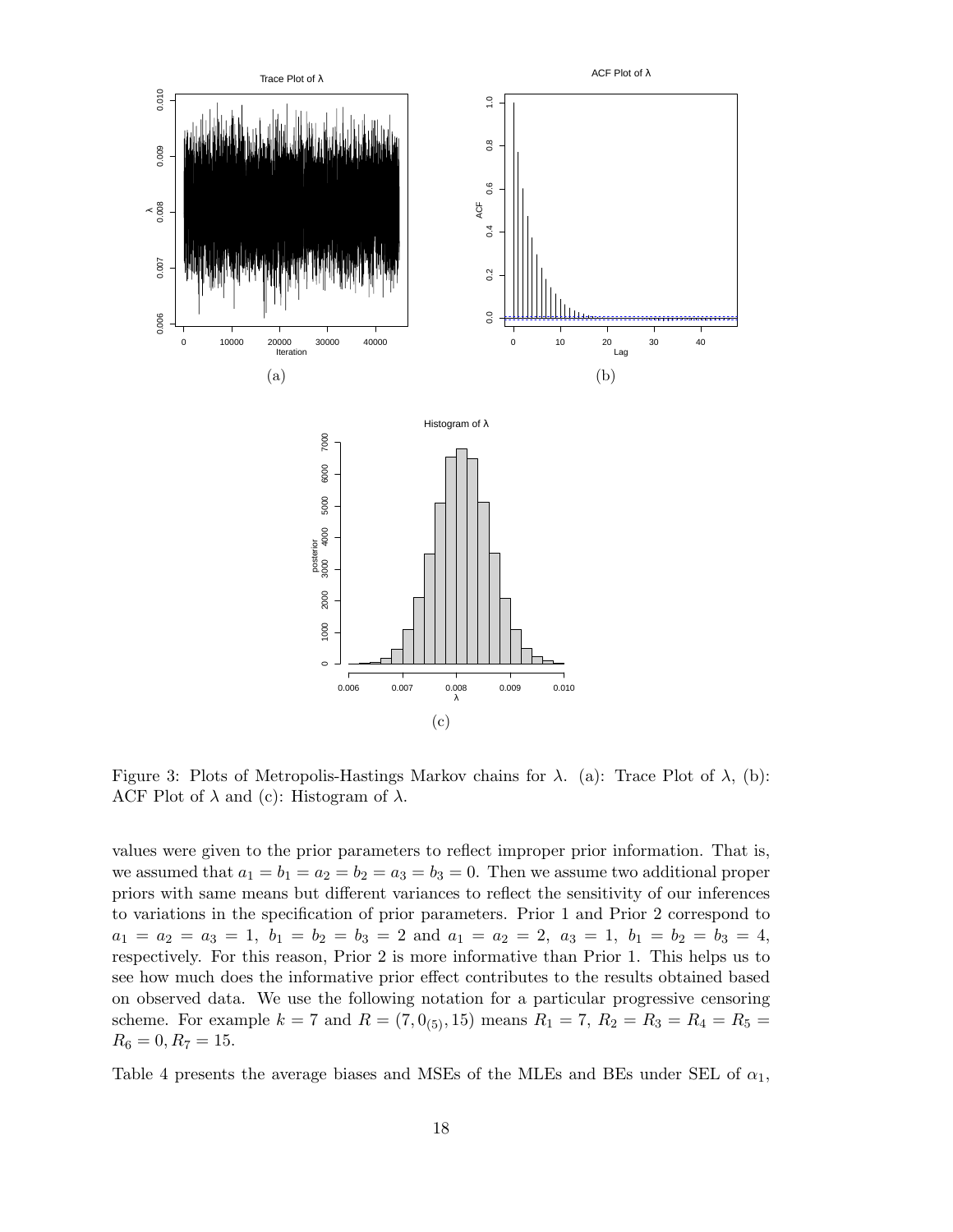$\alpha_2$  and  $\lambda$  are computed over 5000 replications. The average lengths (ALs) and coverage probabilities (CPs) of 95% CIs for  $\alpha_1$ ,  $\alpha_2$  and  $\lambda$  based on Bootstrap-t, asymptotic maximum likelihood and Bayesian methods with improper prior (Prior 0) and informative priors (Prior 1 and Prior 2) under SEL function are displayed in Table 5. As seen in Table 4, the BEs perform well for  $k = 20$  and  $k = 25$  in the sense of bias and MSE. Clearly, the results of BEs are not very sensitive to the assumed values of the prior parameters, particularly the informative prior (Prior 2). From Table 5, it is observed that the C-S CRIs are shorter than the asymptotic and Boot-t CIs under all priors for *k* = 20 and  $k = 25$ . The performances of C-S CRIs tend to be high under the informative priors when compared to asymptotic and Boot-t CIs. While the Boot-t method performs well when compared to asymptotic method for estimating of all parameters. It can be also observed that all CIs are shorter for  $k = 25$  when compared to  $k = 20$ . The simulated CPs are very close for all these intervals.

For prediction problem, we have randomly generated six different joint progressive censored schemes from GR distribution and for  $k = 20$  and  $k = 25$ , we then compute the average biases, mean square prediction errors (MSPEs) for the predictors and PIs for censored items. Under the non-informative and informative priors, the biases and MSPEs of BPs over 1000 replications are computed and provided in Tables 6 and 7 for various censoring schemes of  $k = 20$  and  $k = 25$ . The ALs and CPs of 95% PIs based on importance, M-H and bootstrap methods are also reported in Table 8. It can be seen from Tables 6 and 7 that the BPs using M-H method perform well when compared to the importance sampler method. As expected, the MSPEs of the censored items tend to be larger when *s* gets larger and when *k* becomes smaller. From Table 8, there is a clear evidence that the Bayes PIs based on M-H sampling are the most preferred PIs in terms of AL criterion. It can also be observed that the Bayes PIs under the informative prior (Prior 2) perform better than PIs based on other priors. Moreover, the simulated CPs are remarkably high and tend to be the true prediction coefficient  $1 - \gamma = 0.95$ .

### **6 Conclusions**

In this study, we have considered the estimation and prediction problems based on joint Type-II progressive censoring scheme when their lifetimes follow generalized Rayleigh distributions with different shape parameters. It is shown that the maximum likelihood estimators of the model parameters can be obtained by adopting the expectationmaximization algorithm. We have also proposed Bayesian procedures to estimating the parameters involved and predicting the life lengths of the removed units in multiple stages of the joint progressively censored sample. The corresponding estimation and prediction intervals involving importance, bootstrap and Metropolis-Hastings methods are used to develop prediction intervals for the future censored units. The performance of all methods presented in this paper are evaluated and compared via Monte Carlo simulations. It is observed that the Bayes estimates and predictors under Metropolis-Hastings method outperform the frequentist methods as well as the Bayes ones under the importance sampling in the sense of bias and mean square error. By considering the average length and coverage probability as optimality criteria, it is also evident that the highest posterior density credible intervals compete the approximate and Boot-t confidence intervals. In the context of prediction, the prediction intervals based on Metropolis-Hastings method are more efficient than the ones based on importance sampling.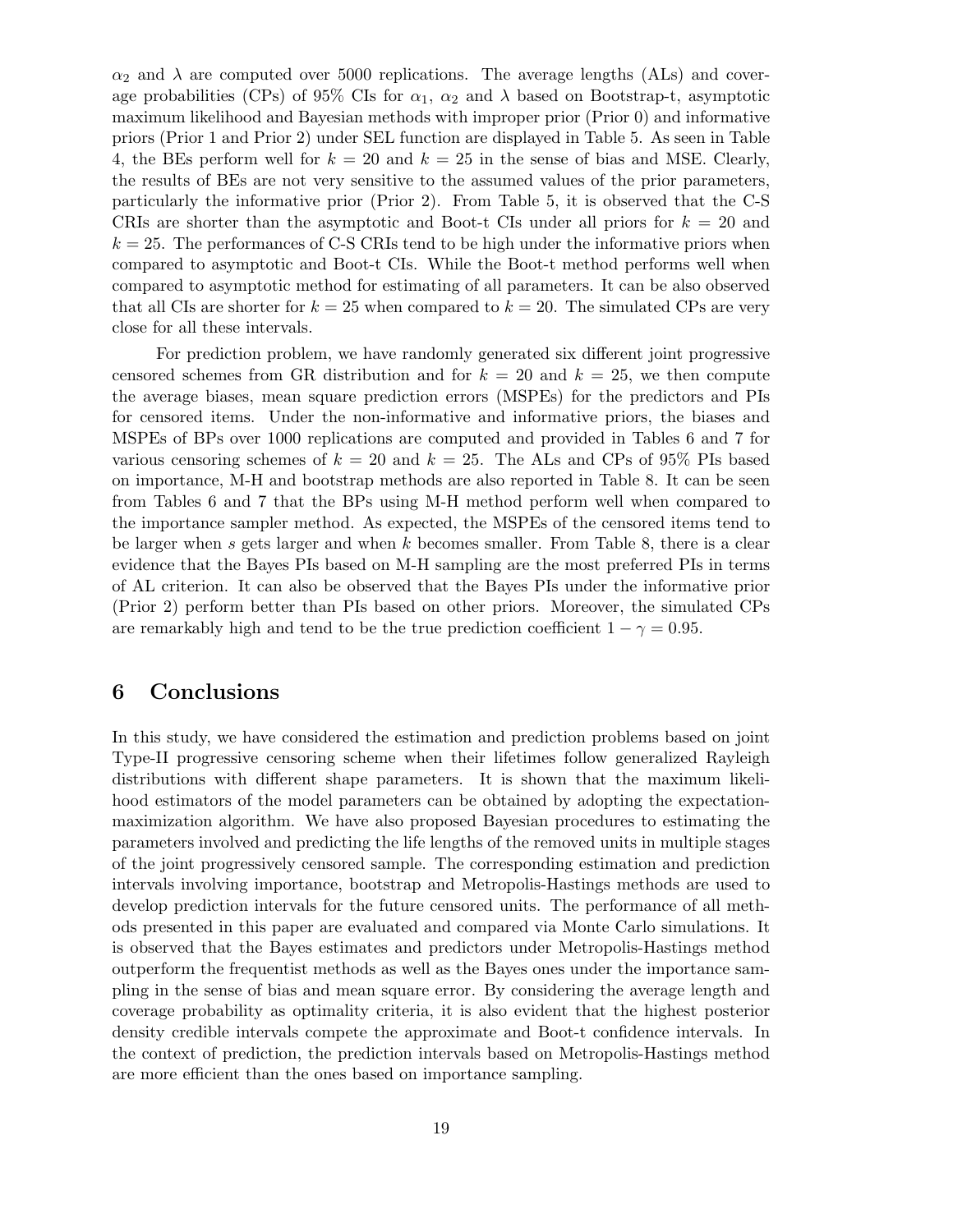Although, we have mainly restricted our attention to the joint Type-II progressive censoring scheme produced from the two populations, but the so developed procedures can be extended to more than two populations as well. More investigation is needed along this line.

|                                           |                       | MLE         |            | Prior 0     |            | Prior 1     |        | Prior 2     |        |
|-------------------------------------------|-----------------------|-------------|------------|-------------|------------|-------------|--------|-------------|--------|
| Censoring scheme $\downarrow$             |                       | <b>Bias</b> | <b>MSE</b> | <b>Bias</b> | <b>MSE</b> | <b>Bias</b> | MSE    | <b>Bias</b> | MSE    |
| $k = 20, R = (7, 0_{(18)}, 15)$           | $\alpha_1$            | 0.0877      | 0.0694     | $-0.0762$   | 0.0625     | 0.0781      | 0.0602 | 0.0708      | 0.0556 |
|                                           | $\alpha_2$            | 0.1281      | 0.1316     | 0.0840      | 0.0905     | 0.0804      | 0.0848 | 0.0747      | 0.0759 |
|                                           | $\lambda$             | 0.0745      | 0.0628     | 0.0693      | 0.0581     | 0.0633      | 0.0549 | 0.0591      | 0.0527 |
| $k = 20, R = (0_{(9)}, 7, 0_{(9)}, 15)$   | $\alpha_1$            | 0.0915      | 0.0773     | $-0.0899$   | 0.0710     | 0.0821      | 0.0678 | 0.0799      | 0.0652 |
|                                           | $\alpha_2$            | $-0.1320$   | 0.1586     | 0.0948      | 0.1095     | 0.0857      | 0.0967 | 0.0817      | 0.0959 |
|                                           | $\lambda$             | 0.0870      | 0.0687     | $-0.0851$   | 0.0640     | 0.0830      | 0.0637 | 0.0784      | 0.0617 |
| $k = 20, R = (0_{(18)}, 7, 15)$           | $\alpha_1$            | 0.0958      | 0.0784     | $-0.0934$   | 0.0714     | 0.0856      | 0.0689 | 0.0839      | 0.0672 |
|                                           | $\alpha$ <sup>2</sup> | 0.1542      | 0.1881     | 0.1103      | 0.1183     | 0.0871      | 0.0986 | 0.0847      | 0.0985 |
|                                           | $\lambda$             | 0.0918      | 0.0701     | 0.0903      | 0.6558     | 0.0835      | 0.0647 | 0.0815      | 0.0637 |
| $k = 25, R = (7, 0_{(23)}, 10)$           | $\alpha_1$            | 0.0608      | 0.0507     | $-0.0584$   | 0.0495     | 0.0561      | 0.0489 | 0.0542      | 0.0467 |
|                                           | $\alpha_2$            | 0.0772      | 0.0761     | 0.0752      | 0.0738     | 0.0744      | 0.0725 | $-0.0724$   | 0.0659 |
|                                           | $\lambda$             | 0.0527      | 0.0476     | 0.0511      | 0.0453     | 0.0503      | 0.0442 | 0.0488      | 0.0430 |
| $k = 25, R = (0_{(11)}, 7, 0_{(12)}, 10)$ | $\alpha_1$            | 0.0622      | 0.0541     | 0.0601      | 0.0511     | 0.0588      | 0.0501 | 0.0566      | 0.0471 |
|                                           | $\alpha_2$            | 0.0799      | 0.0810     | 0.0791      | 0.0742     | 0.0784      | 0.0727 | $-0.0775$   | 0.0687 |
|                                           | $\lambda$             | 0.0549      | 0.0499     | $-0.0520$   | 0.0467     | 0.0515      | 0.0453 | 0.0500      | 0.0467 |
| $k = 25, R = (0_{(23)}, 7, 10)$           | $\alpha_1$            | $-0.0628$   | 0.0542     | $-0.0602$   | 0.0517     | 0.0594      | 0.0509 | 0.0584      | 0.0488 |
|                                           | $\alpha_2$            | 0.0816      | 0.0832     | 0.0795      | 0.0753     | 0.0786      | 0.0739 | $-0.0724$   | 0.0718 |
|                                           | $\lambda$             | 0.0547      | 0.0497     | 0.0525      | 0.0478     | $-0.0520$   | 0.0492 | 0.0519      | 0.0475 |

**Table 4**: Biases and MSEs of the MLEs and BEs of  $\alpha_1$ ,  $\alpha_2$  and  $\lambda$ .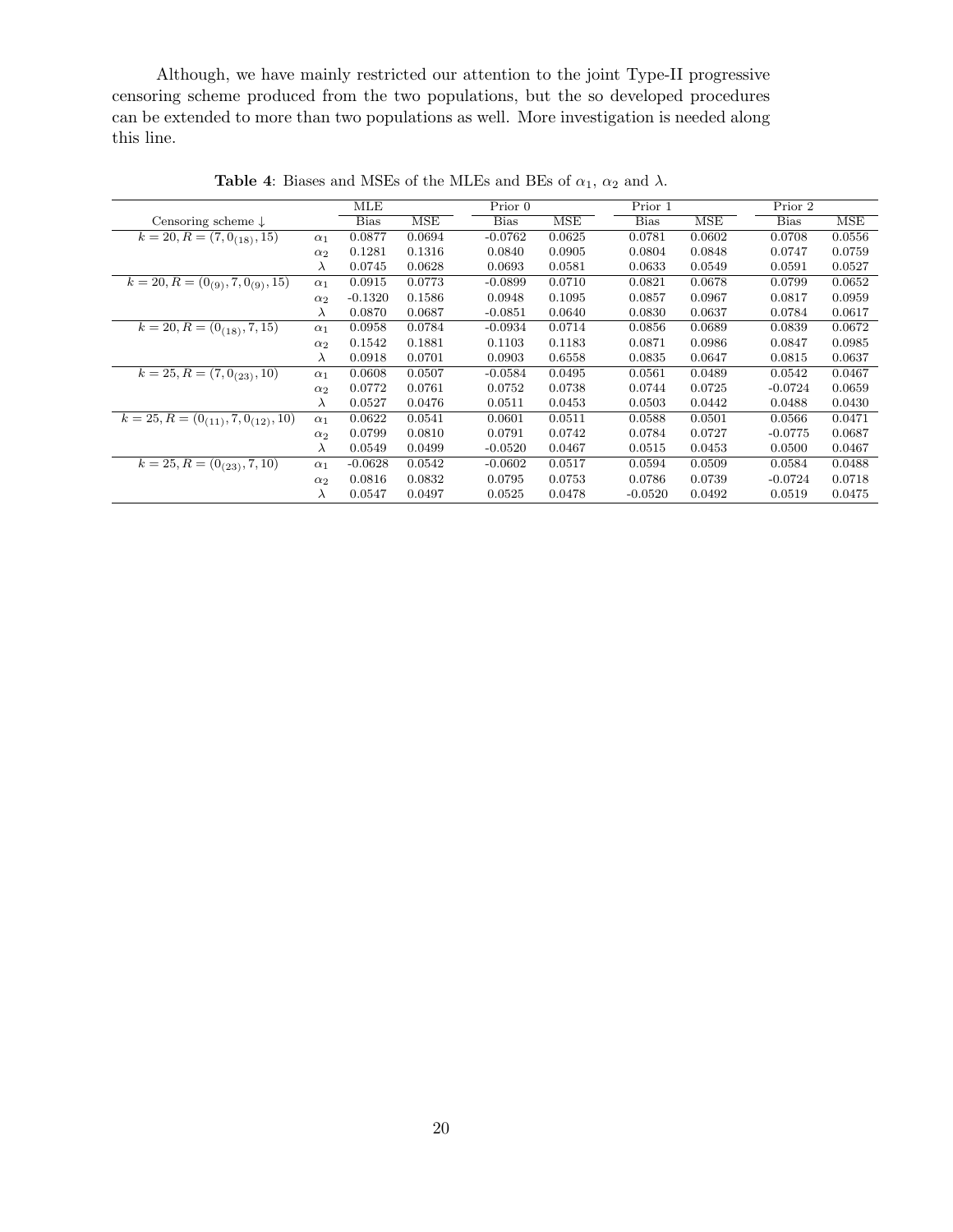|                                           |            |    | Boot-t CI | Approximate CI |           | $C-S$ $CRI$ |         |
|-------------------------------------------|------------|----|-----------|----------------|-----------|-------------|---------|
| Censoring scheme $\downarrow$             |            |    |           |                | Prior $0$ | Prior 1     | Prior 2 |
| $k = 20, R = (7, 0_{(18)}, 15)$           | $\alpha_1$ | AL | 1.1514    | 1.2920         | 0.9714    | 0.8527      | 0.8156  |
|                                           |            | CP | 0.9514    | 0.9502         | 0.9541    | 0.9546      | 0.9609  |
|                                           | $\alpha_2$ | AL | 1.2299    | 1.3216         | 1.0148    | 0.9135      | 0.8853  |
|                                           |            | CP | 0.9520    | 0.9511         | 0.9547    | 0.9558      | 0.9621  |
|                                           | $\lambda$  | AL | 1.1201    | 1.2278         | 0.9265    | 0.9107      | 0.8161  |
|                                           |            | CP | 0.9501    | 0.9492         | 0.9530    | 0.9534      | 0.9577  |
| $k = 20, R = (0_{(9)}, 7, 0_{(9)}, 15)$   | $\alpha_1$ | AL | 1.2927    | 1.5298         | 1.0147    | 0.9277      | 0.8826  |
|                                           |            | CP | 0.9524    | 0.9512         | 0.9549    | 0.9552      | 0.9622  |
|                                           | $\alpha_2$ | AL | 1.3647    | 1.6472         | 1.0954    | 0.9725      | 0.9043  |
|                                           |            | CP | 0.9528    | 0.9518         | 0.9556    | 0.9569      | 0.9634  |
|                                           | $\lambda$  | AL | 1.1821    | 1.3080         | 0.9814    | 0.9146      | 0.8275  |
|                                           |            | CP | 0.9519    | 0.9508         | 0.9536    | 0.9554      | 0.9585  |
| $k = 20, R = (0_{(18)}, 7, 15)$           | $\alpha_1$ | AL | 1.4692    | 1.6842         | 1.0848    | 1.0276      | 0.8916  |
|                                           |            | CP | 0.9528    | 0.9519         | 0.9554    | 0.9569      | 0.9625  |
|                                           | $\alpha_2$ | AL | 1.5859    | 1.8228         | 1.1924    | 1.0752      | 0.9265  |
|                                           |            | CP | 0.9536    | 0.9522         | 0.9562    | 0.9578      | 0.9644  |
|                                           | $\lambda$  | AL | 1.2142    | 1.3696         | 1.0122    | 0.9407      | 0.8521  |
|                                           |            | CP | 0.9525    | 0.9514         | 0.9543    | 0.9568      | 0.9591  |
| $k = 25, R = (7, 0_{(23)}, 10)$           | $\alpha_1$ | AL | 0.9836    | 1.0243         | 0.9246    | 0.8290      | 0.7837  |
|                                           |            | CP | 0.9481    | 0.9474         | 0.9501    | 0.9512      | 0.9545  |
|                                           | $\alpha_2$ | AL | 1.0098    | 1.0852         | 0.9425    | 0.8224      | 0.8009  |
|                                           |            | CP | 0.9498    | 0.9489         | 0.9518    | 0.9532      | 0.9590  |
|                                           | $\lambda$  | AL | 0.9662    | 1.0109         | 0.8912    | 0.7710      | 0.7592  |
|                                           |            | CP | 0.9472    | 0.9466         | 0.9488    | 0.9506      | 0.9520  |
| $k = 25, R = (0_{(11)}, 7, 0_{(12)}, 10)$ | $\alpha_1$ | AL | 1.0554    | 1.1223         | 0.9452    | 0.8406      | 0.8065  |
|                                           |            | CP | 0.9504    | 0.9496         | 0.9524    | 0.9535      | 0.9587  |
|                                           | $\alpha_2$ | AL | 1.1562    | 1.1851         | 0.9712    | 0.8572      | 0.8232  |
|                                           |            | CP | 0.9510    | 0.9501         | 0.9533    | 0.9542      | 0.9600  |
|                                           | $\lambda$  | AL | 0.9902    | 1.1087         | 0.9002    | 0.8084      | 0.7852  |
|                                           |            | CP | 0.9493    | 0.9488         | 0.9518    | 0.9529      | 0.9571  |
| $k = 25, R = (0_{(23)}, 7, 10)$           | $\alpha_1$ | AL | 1.1348    | 1.2656         | 0.9601    | 0.8256      | 0.8054  |
|                                           |            | CP | 0.9519    | 0.9504         | 0.9537    | 0.9548      | 0.9594  |
|                                           | $\alpha_2$ | AL | 1.2157    | 1.2842         | 1.0025    | 0.8995      | 0.8620  |
|                                           |            | CP | 0.9519    | 0.9510         | 0.9541    | 0.9559      | 0.9607  |
|                                           | $\lambda$  | AL | 1.0821    | 1.2014         | 0.9084    | 0.8151      | 0.8006  |
|                                           |            | CP | 0.9511    | 0.9501         | 0.9529    | 0.9534      | 0.9575  |

**Table 5**: ALs and CPs of 95% CIs of  $\alpha_1$ ,  $\alpha_2$  and  $\lambda$  when  $m = 20$  and  $n = 22$ .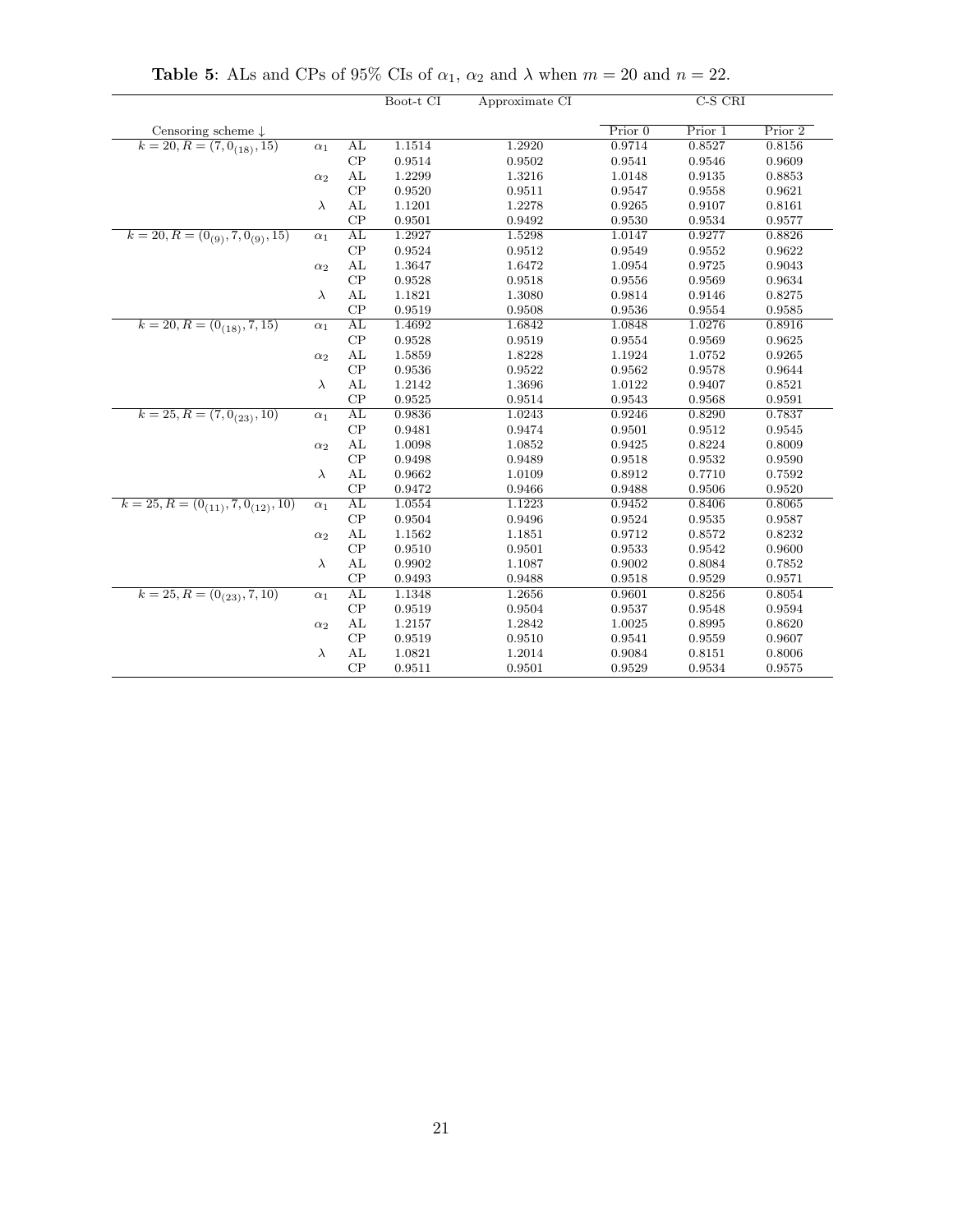|                                 |             |             | Prior 0    |           | Prior 1    |           | Prior 2    |           |
|---------------------------------|-------------|-------------|------------|-----------|------------|-----------|------------|-----------|
| Censoring Scheme $\downarrow$   |             |             | Importance | $M-H$     | Importance | $M-H$     | Importance | $M-H$     |
|                                 | $Y_{1:7}$   | <b>Bias</b> | 0.3816     | $-0.3625$ | 0.3688     | 0.3527    | 0.3561     | 0.3441    |
| $R = (7, 0_{(18)}, 15)$         |             | MSPE        | 0.8248     | 0.7845    | 0.7485     | 0.7098    | 0.5858     | 0.4929    |
|                                 | $Y_{3:7}$   | <b>Bias</b> | 0.4264     | $-0.4025$ | 0.3928     | 0.3758    | 0.3784     | 0.3668    |
|                                 |             | <b>MSPE</b> | 0.8559     | 0.8088    | 0.7679     | 0.7260    | 0.6009     | 0.5359    |
|                                 |             |             |            |           |            |           |            |           |
|                                 | $Y_{5:7}$   | <b>Bias</b> | 0.4760     | 0.4421    | $-0.4265$  | 0.4052    | 0.3928     | 0.3735    |
|                                 |             | MSPE        | 0.8769     | 0.8368    | 0.8067     | 0.7565    | 0.7015     | 0.6086    |
|                                 |             | <b>Bias</b> |            |           | 0.3364     | 0.3252    | 0.3169     |           |
|                                 | $Y_{1:15}$  |             | $-0.3554$  | 0.3351    |            |           |            | $-0.3055$ |
|                                 |             | <b>MSPE</b> | 0.8038     | 0.7652    | 0.7225     | 0.6811    | 0.5690     | 0.4661    |
|                                 | $Y_{5:15}$  | <b>Bias</b> | 0.3787     | 0.3491    | 0.3528     | 0.3350    | 0.3275     | 0.3117    |
|                                 |             | <b>MSPE</b> | 0.8358     | 0.8015    | 0.7728     | 0.7301    | 0.6008     | 0.5182    |
|                                 |             |             |            |           |            |           |            |           |
|                                 | $Y_{10:15}$ | <b>Bias</b> | 0.4082     | 0.3942    | 0.3852     | $-0.3466$ | 0.3426     | 0.3114    |
|                                 |             | <b>MSPE</b> | 0.8729     | 0.8350    | 0.8010     | 0.7685    | 0.6328     | 0.5992    |
|                                 | $Y_{1:7}$   | <b>Bias</b> | 0.4006     | 0.3853    | 0.3871     | 0.3732    | $-0.3766$  | 0.3661    |
| $R = (0_{(9)}, 7, 0_{(9)}, 15)$ |             | MSPE        | 0.8595     | 0.8187    | 0.7714     | 0.7328    | 0.6285     | 0.5220    |
|                                 | $Y_{3:7}$   | <b>Bias</b> | 0.4626     | 0.4243    | $-0.4119$  | 0.4056    | 0.3974     | 0.3822    |
|                                 |             | MSPE        | 0.8845     | 0.8580    | 0.8074     | 0.7565    | 0.6449     | 0.5659    |
|                                 |             |             |            |           |            |           |            |           |
|                                 | $Y_{5:7}$   | <b>Bias</b> | 0.5092     | 0.4741    | 0.4836     | $-0.4654$ | 0.4392     | 0.4135    |
|                                 |             | <b>MSPE</b> | 0.9023     | 0.8645    | 0.8391     | 0.7955    | 0.7209     | 0.6460    |
|                                 |             |             |            |           |            |           |            |           |
|                                 | $Y_{1:15}$  | <b>Bias</b> | 0.3925     | $-0.3792$ | 0.3655     | 0.3518    | 0.3498     | $-0.3213$ |
|                                 |             | <b>MSPE</b> | 0.8504     | 0.8250    | 0.7795     | 0.7428    | 0.6288     | 0.5463    |
|                                 | $Y_{5:15}$  | <b>Bias</b> | 0.4529     | 0.4182    | 0.4320     | 0.4016    | 0.4027     | 0.3682    |
|                                 |             | MSPE        | 0.8716     | 0.8655    | 0.8202     | 0.7667    | 0.6754     | 0.6018    |
|                                 |             |             |            |           |            |           |            |           |
|                                 | $Y_{10:15}$ | <b>Bias</b> | 0.4757     | 0.4448    | 0.4401     | 0.4212    | 0.4273     | 0.3989    |
|                                 |             | <b>MSPE</b> | 0.9068     | 0.8611    | 0.8400     | 0.7912    | 0.7492     | 0.6754    |
|                                 | $Y_{1:7}$   | <b>Bias</b> | 0.4692     | 0.4435    | 0.4528     | 0.4411    | 0.4284     | 0.4266    |
| $R = (0_{(18)}, 7, 15)$         |             | MSPE        | 0.8911     | 0.8521    | $0.8173\,$ | 0.7720    | 0.6632     | 0.5775    |
|                                 |             |             |            |           |            |           |            |           |
|                                 | $Y_{3:7}$   | <b>Bias</b> | $-0.5260$  | 0.4874    | 0.4752     | 0.4505    | 0.4495     | 0.4468    |
|                                 |             | MSPE        | 0.9147     | 0.8790    | 0.8487     | 0.7948    | 0.6820     | 0.6065    |
|                                 | $Y_{5:7}$   | <b>Bias</b> | $-0.5557$  | 0.5274    | 0.5375     | 0.5181    | 0.4919     | 0.4612    |
|                                 |             | MSPE        | 0.9345     | 0.8905    | 0.8714     | 0.8236    | 0.7562     | 0.6865    |
|                                 |             |             |            |           |            |           |            |           |
|                                 | $Y_{1:15}$  | <b>Bias</b> | 0.4501     | 0.4379    | $-0.4365$  | 0.4181    | 0.4085     | $-0.3991$ |
|                                 |             | MSPE        | 0.8754     | 0.8401    | 0.7825     | 0.7611    | 0.6488     | 0.5602    |
|                                 |             |             |            |           |            |           |            |           |
|                                 | $Y_{5:15}$  | <b>Bias</b> | 0.4752     | 0.4528    | 0.4563     | 0.4371    | 0.4216     | 0.4066    |
|                                 |             | <b>MSPE</b> | 0.8954     | 0.8670    | 0.8296     | 0.7788    | 0.7059     | 0.6374    |
|                                 | $Y_{10:15}$ | <b>Bias</b> | 0.4929     | 0.4735    | 0.4751     | 0.4509    | 0.4490     | 0.4227    |
|                                 |             | MSPE        | 0.9111     | 0.8789    | 0.8574     | 0.8048    | 0.7839     | 0.7177    |
|                                 |             |             |            |           |            |           |            |           |

**Table 6:** Biases and MSPEs of BPs for censored items for  $k = 20$ .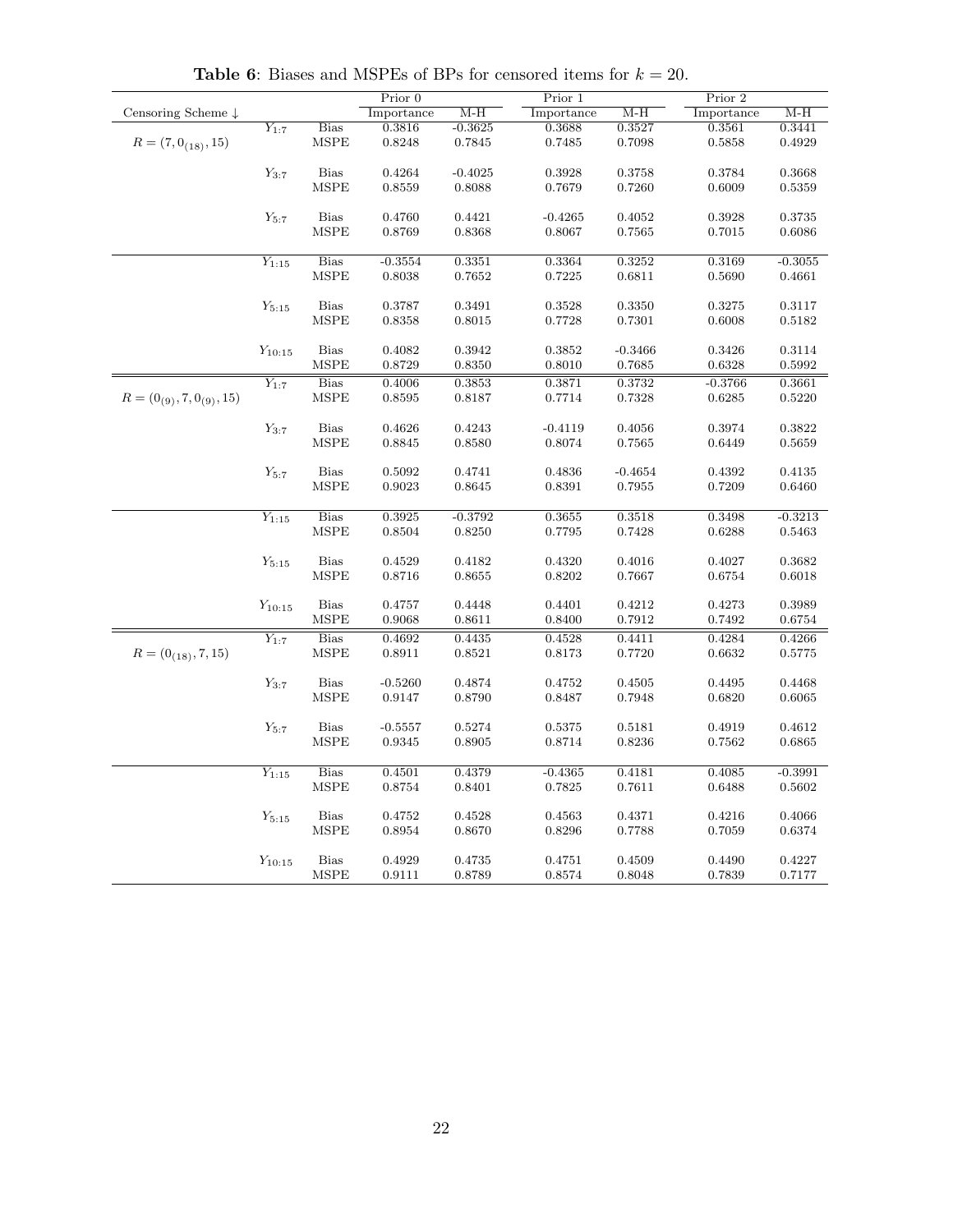|                                   |            |                 | Prior 0    |           | Prior 1    |           | Prior 2    |           |
|-----------------------------------|------------|-----------------|------------|-----------|------------|-----------|------------|-----------|
| Censoring Scheme $\downarrow$     |            |                 | Importance | $M-H$     | Importance | $M-H$     | Importance | $M-H$     |
|                                   | $Y_{1:7}$  | <b>Bias</b>     | $-0.3405$  | 0.3292    | 0.3184     | 0.2932    | $-0.2945$  | 0.2738    |
| $R = (7, 0_{(23)}, 10)$           |            | <b>MSPE</b>     | 0.6721     | 0.6618    | 0.6228     | 0.6024    | 0.4542     | 0.4311    |
|                                   |            |                 |            |           |            |           |            |           |
|                                   | $Y_{3:7}$  | $\mathrm{Bias}$ | 0.3660     | $-0.3509$ | $-0.3429$  | 0.3291    | 0.3240     | 0.3117    |
|                                   |            | MSPE            | 0.6950     | 0.6740    | 0.6531     | 0.6168    | 0.4734     | 0.4552    |
|                                   |            |                 |            |           |            |           |            |           |
|                                   | $Y_{5:7}$  | <b>Bias</b>     | 0.3867     | $-0.3731$ | 0.3619     | 0.3547    | 0.3385     | $-0.3282$ |
|                                   |            | <b>MSPE</b>     | 0.7061     | 0.6866    | 0.6825     | 0.6585    | 0.4932     | 0.4628    |
|                                   |            |                 |            |           |            |           |            |           |
|                                   | $Y_{1:10}$ | Bias            | 0.2879     | 0.2810    | $-0.2851$  | 0.2762    | 0.2623     | $-0.2580$ |
|                                   |            | MSPE            | 0.6502     | 0.6471    | 0.6020     | 0.5840    | 0.4413     | 0.4281    |
|                                   |            |                 |            |           |            |           |            |           |
|                                   | $Y_{4:10}$ | <b>Bias</b>     | 0.3097     | 0.2962    | 0.2922     | 0.2834    | 0.2758     | 0.2664    |
|                                   |            | MSPE            | 0.6661     | 0.6580    | 0.6376     | 0.6016    | 0.4659     | 0.4429    |
|                                   |            |                 |            |           |            |           |            |           |
|                                   | $Y_{8:10}$ | <b>Bias</b>     | 0.3124     | 0.3069    | $-0.3021$  | 0.2951    | 0.2942     | $-0.2844$ |
|                                   |            | <b>MSPE</b>     | 0.6852     | 0.6732    | 0.6654     | 0.6365    | 0.4827     | 0.4527    |
|                                   | $Y_{1:7}$  | <b>Bias</b>     | 0.3457     | 0.3331    | $-0.3246$  | 0.3102    | $-0.3047$  | 0.2931    |
| $R = (0_{(11)}, 7, 0_{(12)}, 10)$ |            | MSPE            | 0.7065     | 0.6918    | 0.6379     | 0.6154    | 0.4722     | 0.4523    |
|                                   |            |                 |            |           |            |           |            |           |
|                                   | $Y_{3:7}$  | Bias            | 0.3714     | 0.3573    | 0.3510     | $-0.3384$ | 0.3379     | 0.3228    |
|                                   |            | <b>MSPE</b>     | 0.7334     | 0.7227    | 0.6660     | 0.6375    | 0.4965     | 0.4735    |
|                                   |            |                 |            |           |            |           |            |           |
|                                   | $Y_{5:7}$  | <b>Bias</b>     | $-0.4011$  | 0.3885    | $-0.3861$  | 0.3621    | 0.3525     | 0.3408    |
|                                   |            | MSPE            | 0.7521     | 0.7405    | 0.6925     | 0.6731    | 0.5118     | 0.4730    |
|                                   |            |                 |            |           |            |           |            |           |
|                                   | $Y_{1:10}$ | <b>Bias</b>     | 0.3186     | 0.3045    | $-0.2916$  | 0.2821    | 0.2744     | $-0.2676$ |
|                                   |            | <b>MSPE</b>     | 0.6812     | 0.6750    | 0.6187     | 0.5922    | 0.4588     | 0.4356    |
|                                   |            |                 |            |           |            |           |            |           |
|                                   | $Y_{4:10}$ | <b>Bias</b>     | 0.3296     | 0.3143    | $-0.3092$  | 0.2911    | 0.2864     | 0.2778    |
|                                   |            | <b>MSPE</b>     | 0.7146     | 0.6946    | 0.6563     | 0.6168    | 0.4852     | 0.4538    |
|                                   |            |                 |            |           |            |           |            |           |
|                                   | $Y_{8:10}$ | <b>Bias</b>     | 0.3351     | $-0.3246$ | 0.3169     | 0.3013    | 0.3005     | 0.2952    |
|                                   |            | <b>MSPE</b>     | 0.7296     | 0.7061    | 0.6782     | 0.6551    | 0.4961     | 0.4665    |
|                                   | $Y_{1:7}$  | Bias            | 0.3661     | 0.3552    | $-0.3456$  | 0.3271    | 0.3274     | 0.3182    |
| $R = (0_{(23)}, 7, 10)$           |            | MSPE            | 0.7249     | 0.7007    | 0.6582     | 0.62448   | 0.4935     | 0.4691    |
|                                   |            |                 |            |           |            |           |            |           |
|                                   | $Y_{3:7}$  | <b>Bias</b>     | $-0.3852$  | 0.3750    | 0.3698     | 0.3562    | $-0.3515$  | 0.3374    |
|                                   |            | <b>MSPE</b>     | 0.7589     | 0.7307    | 0.6760     | 0.6411    | 0.5100     | 0.4805    |
|                                   |            |                 |            |           |            |           |            |           |
|                                   | $Y_{5:7}$  | $\rm Bias$      | $-0.4259$  | 0.4131    | 0.4054     | 0.3868    | $-0.3722$  | 0.3681    |
|                                   |            | <b>MSPE</b>     | 0.7652     | 0.7188    | 0.7089     | 0.6812    | 0.5261     | 0.4962    |
|                                   |            |                 |            |           |            |           |            |           |
|                                   | $Y_{1:10}$ | <b>Bias</b>     | 0.3238     | 0.3111    | $-0.3034$  | 0.2950    | 0.2951     | $-0.2846$ |
|                                   |            | <b>MSPE</b>     | 0.7083     | 0.6895    | 0.6301     | 0.6035    | 0.4713     | 0.4463    |
|                                   |            |                 |            |           |            |           |            |           |
|                                   | $Y_{4:10}$ | $\rm Bias$      | 0.3346     | 0.3214    | 0.3219     | $-0.3168$ | 0.3126     | 0.2996    |
|                                   |            | MSPE            | 0.7409     | 0.7008    | 0.6642     | 0.6244    | 0.4932     | 0.4682    |
|                                   | $Y_{8:10}$ | Bias            | 0.3502     | 0.3375    | 0.3354     | 0.3215    | 0.3188     | 0.3024    |
|                                   |            | <b>MSPE</b>     | 0.7562     | 0.7135    | 0.6924     | 0.6648    | 0.5172     | 0.4765    |
|                                   |            |                 |            |           |            |           |            |           |

**Table 7:** Biases and MSPEs of BPs for censored items for  $k = 25$ .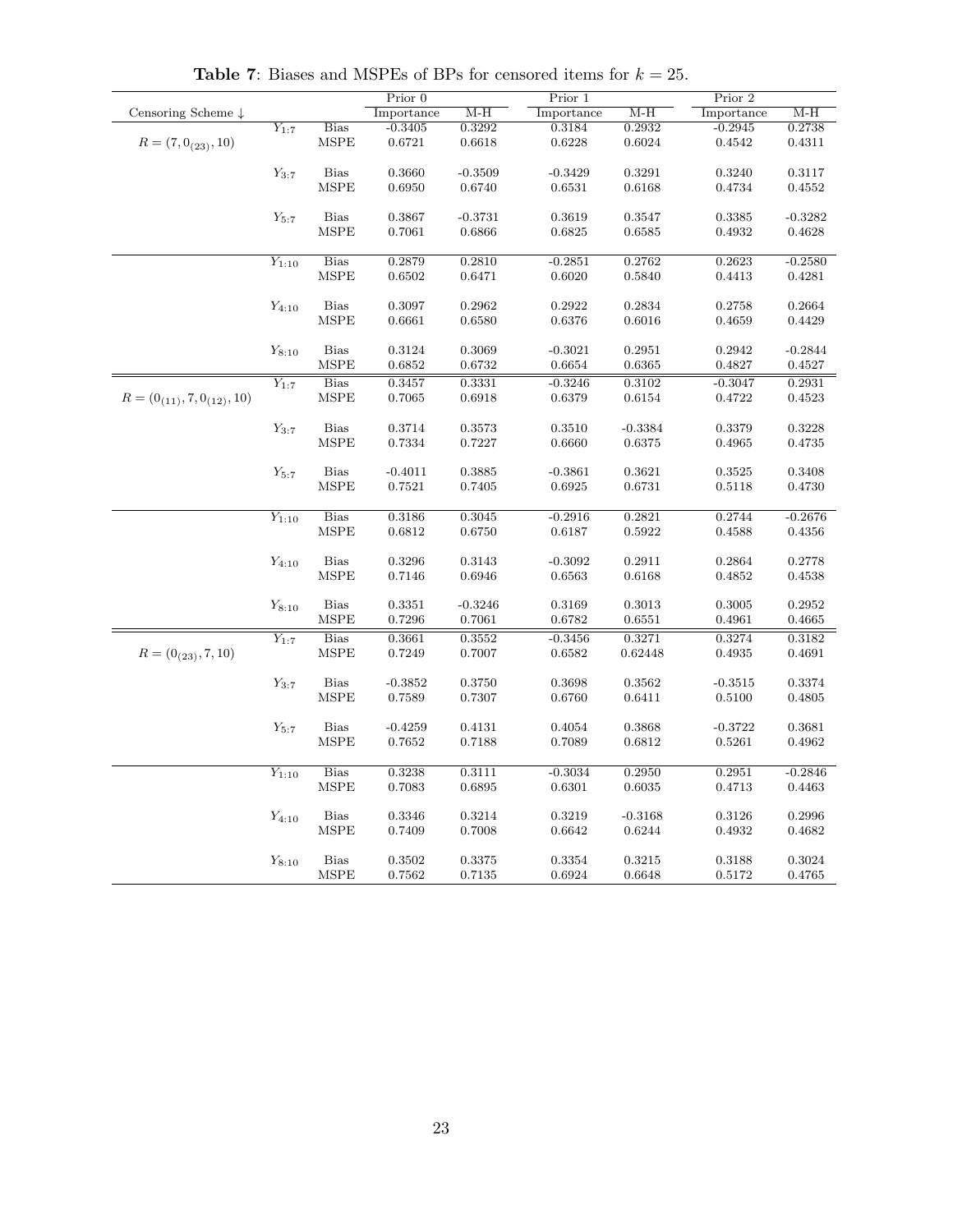| Censoring Scheme $\downarrow$  |            |               |                |                |                |                |                |
|--------------------------------|------------|---------------|----------------|----------------|----------------|----------------|----------------|
| $k = 20$                       |            | $Y_{1:T}$     | $Y_{3:7}$      | $Y_{5:7}$      | $Y_{1.15}$     | $Y_{5:15}$     | $Y_{10:15}$    |
| $R=(7,0_{\left(18\right)},15)$ | Bootstrap  | 1.8332(0.9512 | 2.1486(0.9487  | 2.3712(0.9464  | 1.7064(0.9488) | 2.0992(0.9461  | 2.2551(0.9434) |
|                                | Importance | 1.1836(0.9585 | 1.3478(0.9554) | .5775(0.9549)  | 1.1098(0.9574) | 1.2254(0.9551  | 1.4539(0.9546) |
|                                | H-R        | 0.9878(0.9612 | .2138(0.9589   | 4261(0.9561    | 0.9581(0.9590) | 1.1955(0.9564) | 1.2956(0.9552) |
| $k = 20$                       |            | $Y_{1:7}$     | $Y_{3\cdot 7}$ | $Y_{5:7}$      | $Y_{1:15}$     | $Y_{5:15}$     | $Y_{10:15}$    |
| $R=(0_{(9)}7,0_{(9)},15)$      | Bootstrap  | 1.9034(0.9541 | 2.2158(0.9523) | 2.4935(0.9502) | 1.8264(0.9523) | 2.1972(0.9506) | 2.3480(0.9484) |
|                                | Importance | .2355(0.9548  | 1.4862(0.9534  | .6257(0.9520)  | 1.1980(0.9531  | 1.3491(0.9517  | 1.5952(0.9492) |
|                                | H-N        | 1.1685(0.9552 | 1.3308(0.9540  | .5534(0.9528)  | 1.0546(0.9539  | 1.2654(0.9523) | 1.3711(0.9499  |
| $k=20$                         |            | $Y_{1:T}$     | $Y_{3:7}$      | $Y_{5:7}$      | $Y_{1:15}$     | $Y_{5:15}$     | $Y_{10:15}$    |
| $R = (0_{(18)}, 7, 15)$        | Bootstrap  | 1.9802(0.9571 | 2.3508(0.9550) | 2.5128(0.9539) | 1.9132(0.9563) | 2.2836(0.9547) | 2.4283(0.9539) |
|                                | Importance | 1.2995(0.9579 | 1.6105(0.9554  | 7568(0.9549    | 1.2287(0.9574) | 1.4925 (0.9551 | 1.6862(0.9546) |
|                                | H-N        | .2044(0.9585  | .4020(0.9573   | .6218(0.9562   | 1654(0.9579)   | 1.3400 (0.9569 | 1.4848(0.9555  |
| $k=25$                         |            | $Y_{1:7}$     | $Y_{3:7}$      | $Y_{5:7}$      |                | $Y_{4:10}$     | $Y_{8:10}$     |
| $R=(7,0_{(23)},10)$            | Bootstrap  | 1.7352(0.9492 | 2.0147(0.9473  | 2.2252(0.9451  | 1.6245(0.9465  | 1.9512(0.9450  | 2.1124(0.9412) |
|                                | Importance | 1.0765(0.9548 | 1.2675(0.9519  | 1.4428(0.9504) | 1.0098(0.9533) | 1.1589 (0.9511 | 1.3357(0.949)  |
|                                | N-H        | 0.8809(0.9563 | 1.1270(0.9538  | 3151(0.9519    | 0.8143(0.9552  | 1.0569(0.9528) | 1.1592(0.9503  |
| $k = 25$                       |            | $Y_{1:T}$     | $Y_{3:T}$      | $Y_{5:7}$      | $Y_{1:10}$     | $Y_{4:10}$     | $Y_{8:10}$     |
| $R=(0_{(11)}7,0_{(12)},10)$    | Bootstrap  | 1.7937(0.9498 | 2.1908(0.9482  | 2.3655 (0.9474 | 1.7039 (0.9484 | 2.0765 (0.9462 | 2.2826(0.9445) |
|                                | Importance | 1.1866(0.9518 | 1.3024(0.9503  | .5139(0.9489)  | 1.0808(0.9498) | 1.2190(0.9474) | 1.4233(0.9458) |
|                                | H-N        | 0.9216(0.9526 | 2002(0.9513    | .4120(0.9504   | 0.9692(0.9510  | 1.1237(0.9487  | 1.2829(0.9473) |
| $k = 25$                       |            | $Y_{1:T}$     | $Y_{3:7}$      | $Y_{5:7}$      | $Y_{1:10}$     | $Y_{4:10}$     | $Y_{8:10}$     |
| $R=(0_{(23)},7,10)$            | Bootstrap  | 1.8652(0.9512 | 2.2654(0.9496) | 2.4429(0.9485) | 1.7492(0.9496) | 2.1836(0.9478) | 2.3360(0.9461  |
|                                | Importance | .2252(0.9526  | 1.4351(0.9512  | 5623(0.9496    | 1.1738(0.9516) | 1.3285(0.9482) | 1.4705(0.9477  |
|                                | N-H        | 1.0505(0.9532 | .2824(0.9524   | 1.4825(0.9520  | 1.1127(0.9533  | 1.2374(0.9493  | 1.3621(0.9488) |
|                                |            |               |                |                |                |                |                |

| Ì<br>Contractors of<br>l                                                                                                                                                                                                            |
|-------------------------------------------------------------------------------------------------------------------------------------------------------------------------------------------------------------------------------------|
| ;<br>;<br>;<br>$\frac{1}{2}$<br>$\overline{\phantom{a}}$                                                                                                                                                                            |
| うりょう<br>i                                                                                                                                                                                                                           |
| $\frac{1}{2}$<br>$\frac{1}{1}$                                                                                                                                                                                                      |
| content to the content of content of the content of the content of content of the content of the content of the content of the content of the content of the content of the content of the content of the content of the conte<br>l |
|                                                                                                                                                                                                                                     |
|                                                                                                                                                                                                                                     |
| in the composition of                                                                                                                                                                                                               |
|                                                                                                                                                                                                                                     |
| $\frac{1}{2}$<br>$\frac{1}{2}$                                                                                                                                                                                                      |
| . שמודים השיי<br>、<br>-<br>、<br>$\frac{1}{4}$                                                                                                                                                                                       |
| くらく<br>$\overline{a}$                                                                                                                                                                                                               |
| . 8.1                                                                                                                                                                                                                               |
| Tahla S<br>י הממדה -                                                                                                                                                                                                                |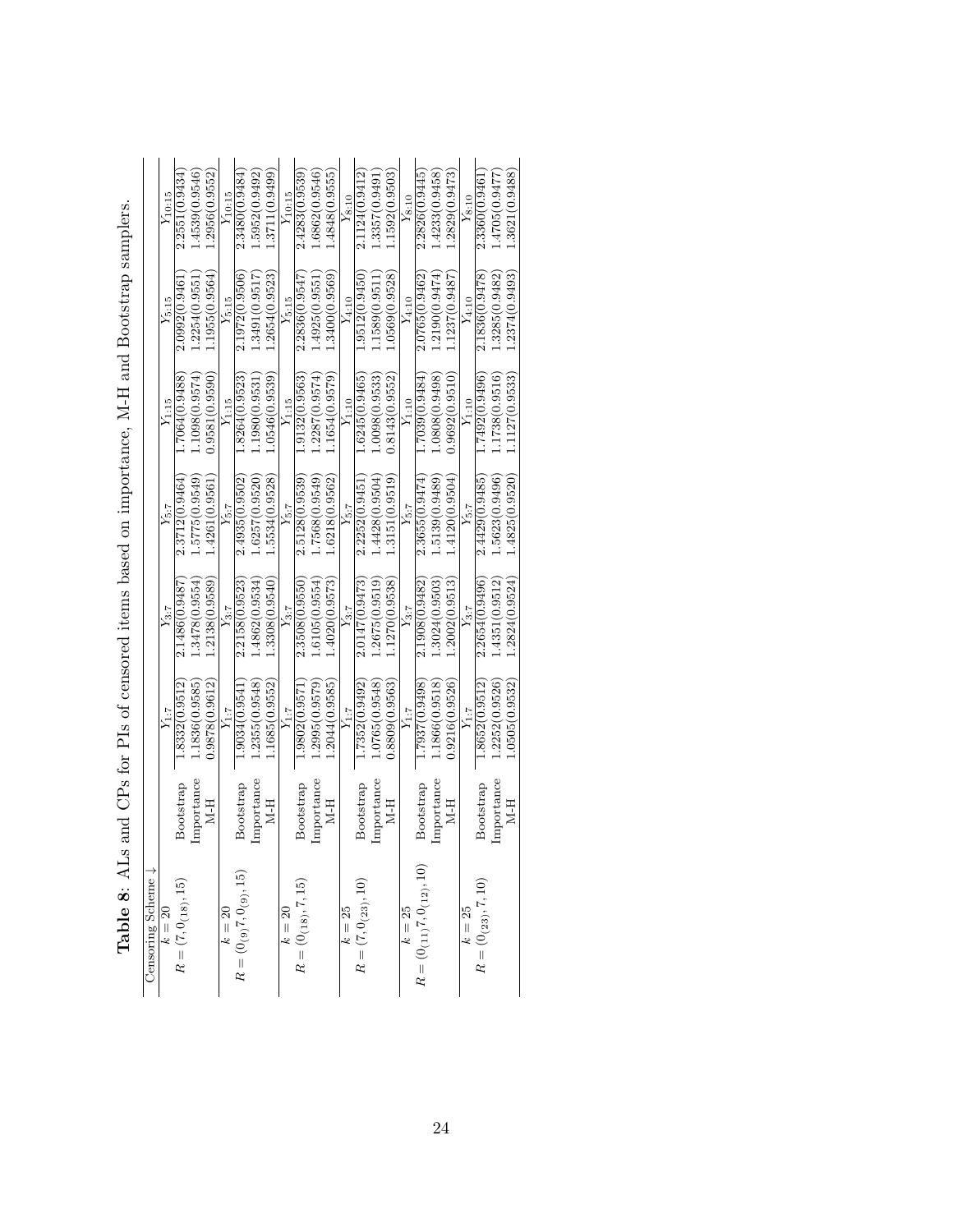### **Conflict of interest statement:**

On behalf of all authors, the corresponding author states that there is no conflict of interest.

## **Acknowledgements:**

The authors are also grateful to the Editor and referees for many constructive suggestions which have helped to improve the paper.

### **References**

- [1] Ahmed EA. Bayesian estimation based on progressive Type-II censoring from twoparameter bathtub-shaped lifetime model: an Markov chain Monte Carlo approach. *J of Appl Stat* 2014; 41: 752-768.
- [2] Ahmad KE., Fakhry ME. and Jaheen ZF. Empirical Bayes estimation of *P*(*X < Y* ) and characterization of Burr type X model. *J Stat Plan Inference* 1997; 64: 297 - 308.
- [3] Ahsanullah M. Linear prediction of record values for the two parameter exponential distribution, *Ann Inst Stat Math* 1980; 32(3): 363-368.
- [4] Arnold BC, Balakrishnan N. and Nagaraja HN. *Records*. New York: John Wiley and Sons; 1998.
- [5] Balakrishnan N. and Cramer E. *The Art of Progressive Censoring: Applications to Reliability and Quality*. New York: Springer; 2014.
- [6] Balakrishnan N, Su F and Liu KY. Exact likelihood inference for *k* exponential population under joint progressive Type-II censoring. *Commun Stat Simul Comput* 2015; 44(4): 902-923.
- [7] Barakat, HM, El-Adll ME and Aly AE. Prediction intervals of future observations for a sample of random size from any continuous distribution. *Math Comput Simul* 2014; 97: 1-13.
- [8] Barakat HM, Nigm EM, El-Adll ME and Yusuf M. Prediction for future exponential lifetime based on random number of generalized order statistics under a general setup. *Stat Pap* 2018; 59(2): 605-631.
- [9] Chen MH and Shao QM. Monte Carlo estimation of Bayesian credible and HPD intervals. *J Comput Graph Stat* 1999; 8: 69-92.
- [10] Dempster AP, Laird NM and Rubin DD. Maximum likelihood from incomplete data via EM algorithm. *J R Stat Soc Series B* 1977; Vol. 39: 1-38.
- [11] Gilks WR, Richardson S and Spiegelhalter DJ. Markov Chain Monte Carlo in Practice. London, UK: Chapman & Hall; 1995.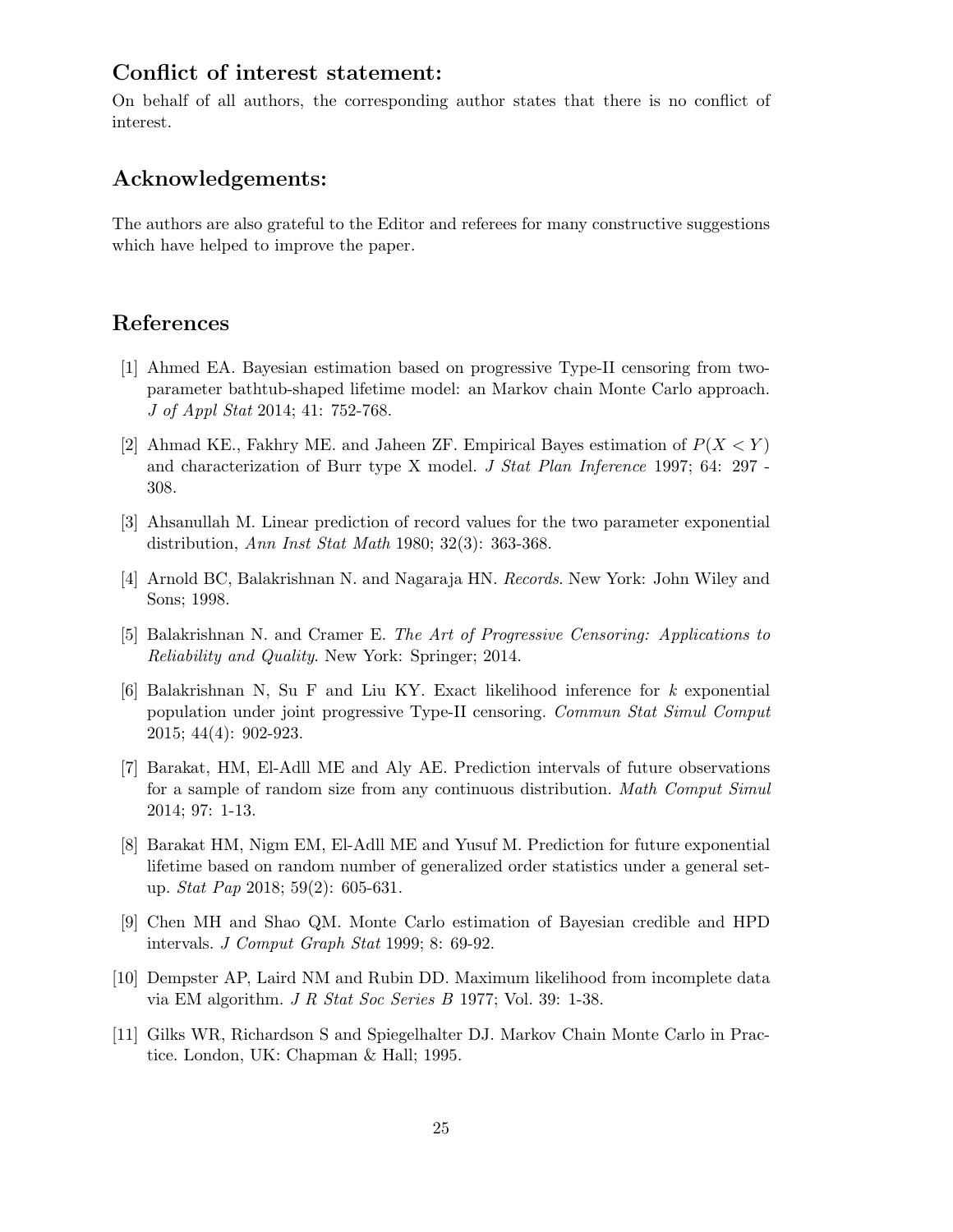- [12] Kaminsky KS and Nelson PI. *Prediction Intervals*. In: Handbook of Statistics. Balakrishnan, N. and C. R. Rao (Eds.). Amesterdam, North Holland; 1998: 431-450.
- [13] Kotb MS and Raqab MZ. Statistical inference for modified Weibull distribution based on progressively type-II censored data. *Math Comput Simul* 2019; 162: 233-248.
- [14] Kundu D and Raqab MZ. Generalized Rayleigh distribution; different methods of estimation. *Comput Stat Data Anal* 2005; 49: 187 - 200.
- [15] Lawless JF. *Statistical Models and Methods for Lifetime Data*. 2*nd* Edition. New York: Wiley; 2002.
- [16] Lehmann EL and Casella G. *Theory of Point Estimation*. 2*nd* Edition, New York: Springer-Verlag; 1998.
- [17] Mohie El-din MM and Shafay AR. One- and two-sample Bayesian prediction intervals based on progressively Type-II censored data. *Stat Pap* 2013; 54: 287—307.
- [18] Mondal S. and Kundu D. Point and interval estimation of Weibull parameters based on joint progressively censored data. *Sankhya Ser B* 2019; 81: 1-25.
- [19] Mondal S and Kundu D. On the joint Type-II progressive censoring scheme. *Commun Stat Theory Methods* 2020; 49(4): 958-976.
- [20] Mondal S. Bhattacharya R, Pradhan B, and Kundu D. Bayesian optimal life testing plan under the balanced two sample type-II progressive censoring scheme. *Appl Stoch Models Bus Ind* 2020; 36(1): 628-640.
- [21] Mudholkar GS, Srivastava DK and Freimer M. The Exponentiated Weibull family: A re-analysis of the bus motor failure data. *Technometrics* 1995; 37: 436-445.
- [22] Nagaraja HN. Comparison of estimators and predictors from two-parameter exponential distribution. *Sankhya*¯ *Ser B* 1986; 48: 10-18.
- [23] Ng HKT, Chan CS and Balakrishnan N. Estimation of parameters from progressively ordered censored data using EM algorithm. *Comput Stat Data Anal* 2002; 39: 371- 386.
- [24] Parsi S and Bairamov I. Expected values of the number of failures for two populations under joint Type-II progressive censoring. *Comput Stat Data Anal* 2009; 53(10): 3560- 3570.
- [25] Parsi S, Ganjali M and Farsipour NS. Conditional maximum likelihood and interval estimation for two Weibull populations under joint Type-II progressive censoring. *Commun Stat Theory Methods* 2011; 40(12): 2117-2135.
- [26] Raqab ZM. Optimal prediction-intervals for the exponential distribution based on generalized order statistics. *IEEE Trans Reliab* 2001; 50(1): 112-115.
- [27] Raqab ZM and Kundu D. Burr type X distribution: revisited. *J of Prob and Stat Sci* 2006; 4: 179 - 193.
- [28] Raqab ZM and Madi MT. Bayesian analysis for the exponentiated Rayleigh distribution. *Metron* 2009; Vol. LXVII, 3: 269-288.